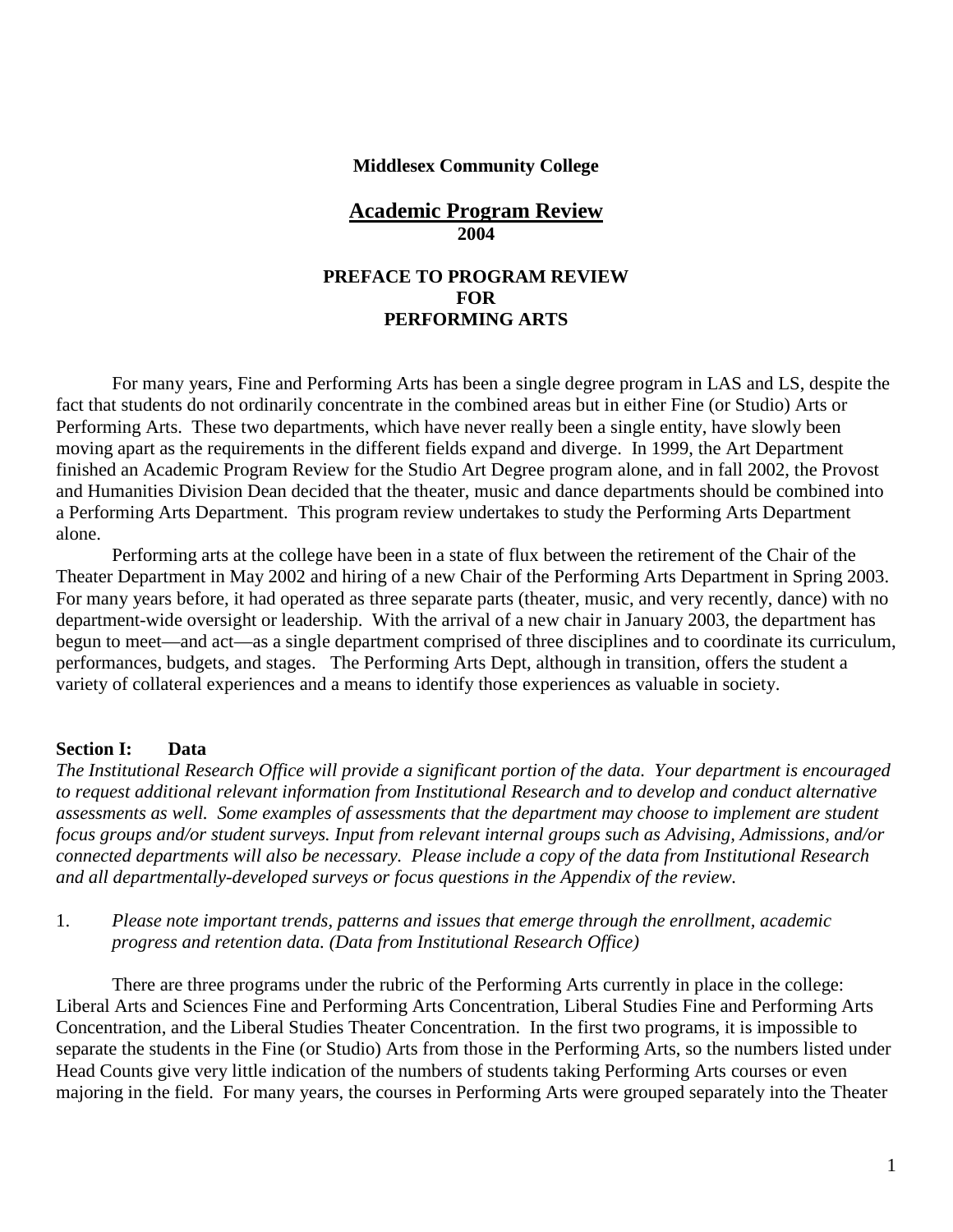and Music Departments, but their numbers were not kept separate from each other nor from the numbers in the Fine Arts programs.

Because the numbers from the Fine and Performing Arts Concentration in Liberal Arts and Sciences and in Liberal Studies have remained constant since Fall 1997 and shed very little light on the program or its recent history, they have been placed in the appendix, but do not require any elaboration. The LS Theater Concentration, which was instituted only in 1998, also gives very little indication of student interest or intention. (See Appendix 1 for **Course completion rates for theater, music, and dance courses**)

In spring 2003, a Performing Arts Department was created, and the separation between Fine and Performing Arts has been recognized operationally on campus but not in the college catalog.

The main issue that emerges from the data is that the numbers of students who complete an AA degree from MCC in the Fine and Performing Arts Liberal Arts and Sciences and Liberal Studies programs do not realistically reflect the number of students who are taking theater, music, and dance courses as part of a program or in fulfillment of Humanities requirements in many programs. (This issue was also discovered in the recent Program Review of the Studio Arts Program.) Many students enroll in performing arts courses to satisfy certain core requirements and/or to develop entrance skills for baccalaureate institutions or industry-specific conservatories. For example, some schools (such as the New England Conservatory) have proprietary requirements (e.g., music theory), and MCC students often place higher in their entrance exams because of the professional standards of our instruction; however, these same students often do not complete a degree at MCC. More important, however, is the role the departments in the Performing Arts play in the education of all students at MCC, and particularly those in the various LAS programs, which require at least four HU courses, many of which are filled by courses in the performing arts.

It is therefore more useful to examine departmental course trends in the past five years. This data indicates extraordinary growth and interest in the performing arts courses (upwards of 50%) and is supported by the student survey summarized next.

| <i>Theater and Dance enrollments</i> |     | <i>Music enrollments</i> |
|--------------------------------------|-----|--------------------------|
| AY 99-00                             | 199 | 294                      |
| $AY$ 00-01                           | 198 | 274                      |
| AY 01-02                             | 231 | 296                      |
| AY 02-03                             | 298 | 395                      |
| AY 03-04                             | 361 | 378                      |
|                                      |     |                          |

2. *Please comment on significant information that emerges from the Student Transfer and Employment Followup data. (Data from Institutional Research Office and Department Records)*

Because most students in the departments encompassed in the Performing Arts are intermingled with students in the Fine Arts LAS and LS degree programs, there is no specifically relevant data on transfer or employment follow up. However, course completion rates give some indication of how well the program is doing and how many students are succeeding.

Course completion rates in the Performing Arts Department between fall 1998 and fall 2003 tell an interesting if complicated story. (See Appendix 1) Course completion rates for all courses in Music average 80.51%; completion rates in Theater average 73.27%, and in dance 84.95%. But these figures reflect a very broad range of ability and commitment to the performing arts, from the student majoring in one of the arts and taking advanced independent study to the student trying out an acting or music course as a humanities elective.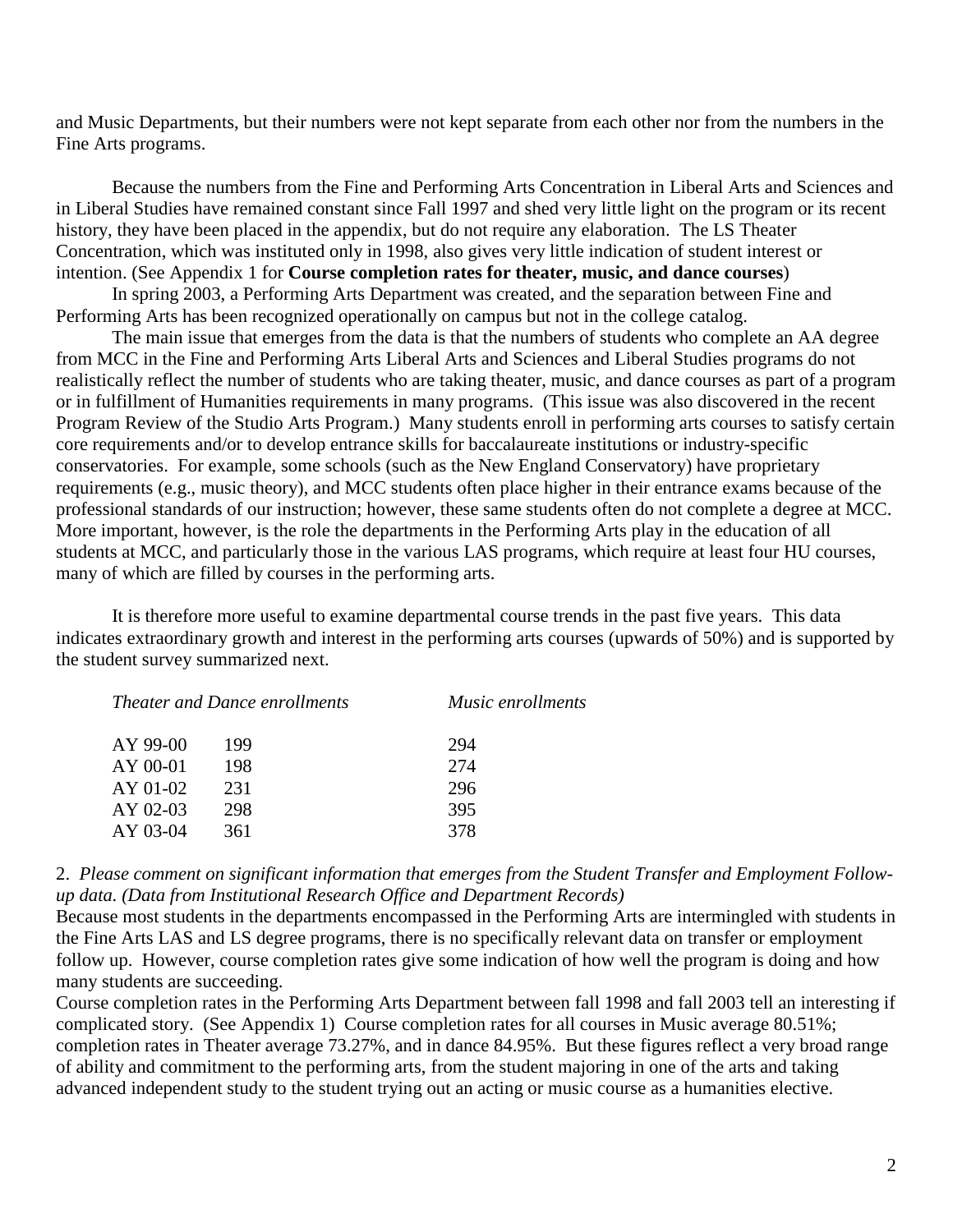Furthermore, the course completion rates include W, which can mean that a student enrolled but never showed up, in which case the W says nothing about the course; or it can mean that a student decided sometime before the  $10<sup>th</sup>$  week of classes that he wanted to drop the course.

Nevertheless, the data do reveal some interesting trends in the performing arts and point to some directions for the future. In general, the course completion rates in all areas have improved starting in fall 2002. In the Music Department, the trend in three of the entry level courses (Music Appreciation, Applied Piano Beginner, and Voice I) is toward course completion rates 2% or more above the six year average. Only in World Music is the trend slightly lower than the six year average (70.35% as opposed to 72.43%). And the course completion rates in advanced courses in Piano and Music Theory average 100%!

The trend is similar in the Theater classes. The course completion rates in the three entry level courses there (Intro to Theater, Intro to Acting, Theater Practice) range from 4% to 20% higher than the six year averages while Speech for Theater has remained around 66% all six years. Shakespeare, which has no prerequisites, has ranged from a low of 51% in spring 2003 to a high of 72% in fall 2003. As it happens, only two students in the Fall 03 Shakespeare class were in developmental reading and writing courses, so the high rate of course completion may be reflecting a more capable class and argue for prerequisites. Three new courses that have been added in the past two years, Musical Theater and Theater Practice II and Theater Internship, have been very successful, with completion rates ranging from 79% to 100%. The Dance program, which was introduced just two years ago shows course completion rates between 79% and 90%.

All in all, the data show that more students are taking more courses in the Performing Arts and, in general, more of them are completing the courses and going on to take other courses in the program. The excellence of the MCC Theatre Company productions is attracting and enrolling more students in theater classes, and the Music program is attracting better and more dedicated students. The data also suggest that the judicious addition of suitable prerequisites improves course completion rates.

#### 3. *Please summarize findings from student surveys and/or student focus groups. (Data from surveys and/or questions developed by the Department)*

In May 03, a student survey of incoming students was introduced in conjunction with the Office of Enrollment Management and Testing Services, to determine students' experience and interest in the performing arts. (See Appendix 2 for **Testing Center Survey & Data**) 935 students were tested and a surprising 25% (233) indicated recent experience in the performing arts. Of the 935 students surveyed:

- 23% have taken private lessons in the performing arts, typically music. (213)
- 29% have performed in a school play. (273)
- 14% have performed in a school band. (129)
- 16% have performed in a school musical. (153)
- 22% have performed in a concert. (205)
- 14% have performed in a musical recital. (133)
- 8% have performed in a community or professional venue. (76)

These data suggest that many of our students are familiar with the basic processes in the performing arts, such as rehearsal and feedback, regardless of their academic or professional goals. K-12 educators have corroborated the holistic and collateral benefits of using the performing arts to build basic skill levels. Hands-on access to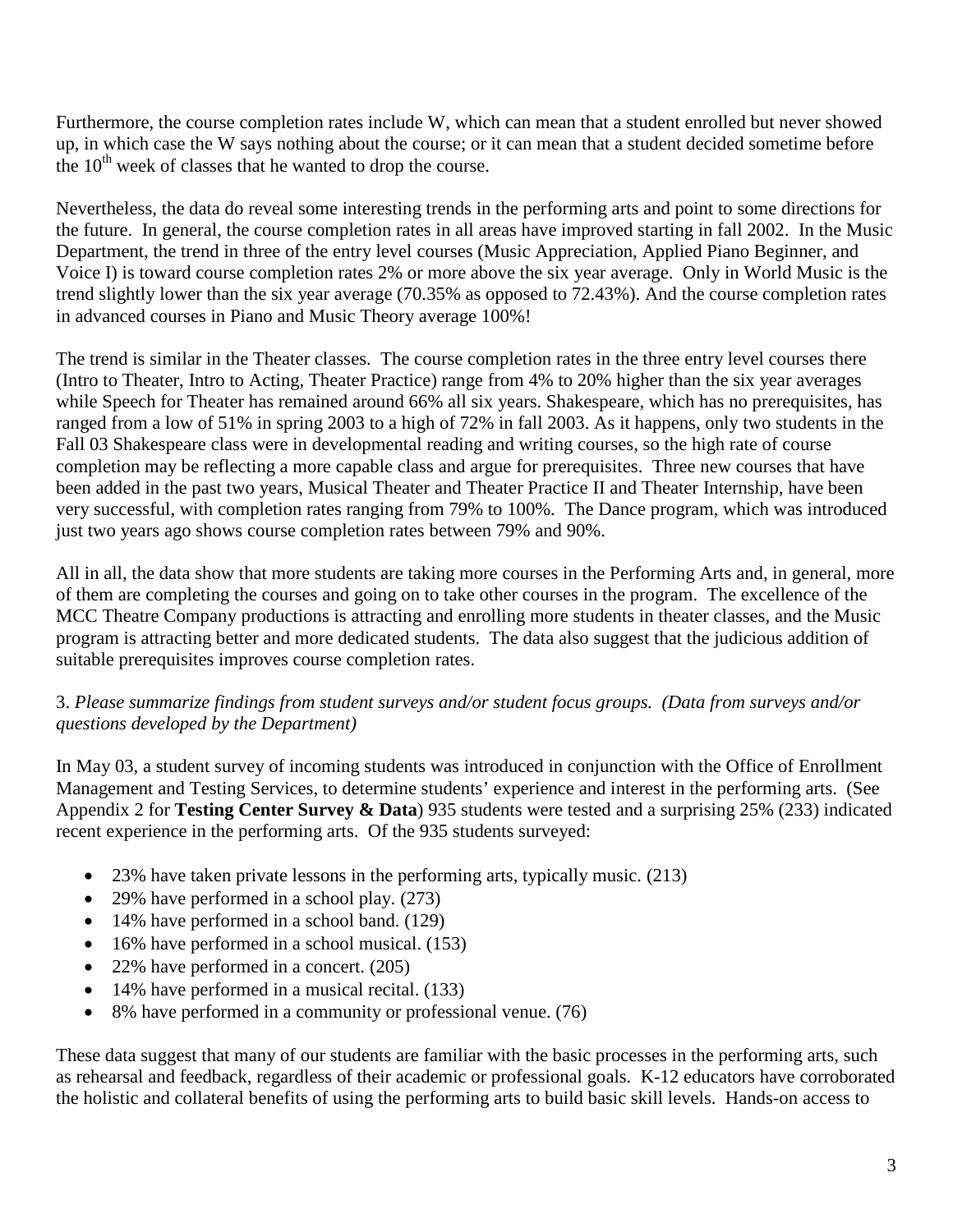the performing arts provides a gateway to the importance of the arts in the fabric of society, as well as an immediate venue for reflection, critical thinking, and self-evaluation.

A recent survey of 119 students enrolled in performing arts courses in Fall 03 indicates that 16% have declared Fine and Performing Arts or Theater as a major. 34% are enrolled as LAS/LS majors. 27% have taken or are taking another course in the performing arts. 14% are enrolled in Business or Computer Science, 8% are in Health Services, and 17% are undecided. 77% of students surveyed plan to transfer to a four-year institution. 72% intend to complete their AA degree at MCC, 24% do not intend to complete a degree at MCC, and 4 % are undecided. 69% of these students plan to transfer to another state institution, such as the UMASS system, Salem State or Fitchburg State. Of those students, nearly half indicate interest in UMASS Lowell. (See Appendix 3 for **Current Student Survey & Data**)

These data suggest three important points for MCC to keep in mind:

- 1) Students enrolled in performing arts courses are either in the process of deciding on a liberal arts concentration (34%) or using these courses as electives (39%).
- 2) Roughly one-third of our population continues to explore an expressed interest in the performing arts while at MCC.
- 3) Since most students plan to transfer, and course enrollment data indicates a recent surge of interest in performing arts courses, articulation agreements with other state schools should be a top priority.

Finally, MCC's Area Resident Survey of September 01 lists liberal arts courses, such as music, theater, and studio arts, as the reason for enriching a basic education by 45% of those surveyed.

# *Section II: Mission, Goals, and Target Population*

*Program faculty, staff and, where appropriate, students provide information for this section.* 

1. *Does the program have a stated mission? If so, please state it.* 

#### **The mission of the Performing Arts Department is to provide committed and casual performing arts students with classroom experience, which is immediately applicable both in performance and toward degree programs by offering a variety of electives in theater, music, and dance.**

The goals for the Theater Department include:

1. Nurturing the whole person, noting that the study of plays and musicals helps us better understand ourselves,

2. Inspiring students to appreciate the creative and interpretive nature of theater,

3. Helping students recognize their own potential and develop their own interests as they prepare for their chosen career paths,

4. Encouraging a spirit of cooperation in the workplace by using the MCC Theatre Company, which is modeled after a professional theater company, as a laboratory.

The goals for the Music Department include:

- 1. Helping students understand and appreciate the many ways in which music can affect them,
- 2. Acquainting students with the background and variety of music,
- 3. Providing performance opportunities for music students of various levels,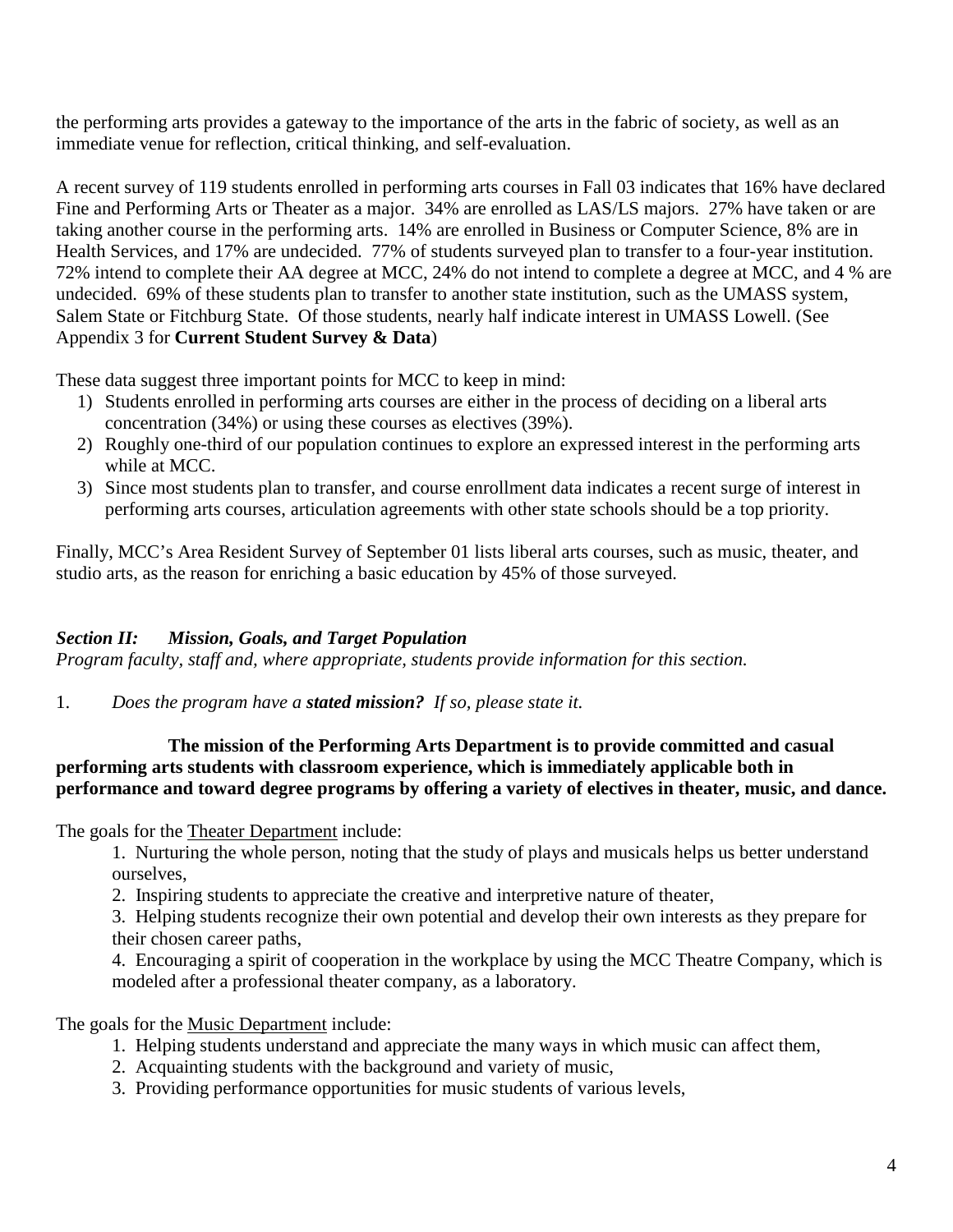4. Aiding those students preparing to audition for acceptance into music schools or conservatories.

The goals for the Dance Department include:

- 1. Helping students achieve increased flexibility, strength, and range of motion,
- 2. Increasing students' competence in practiced techniques,
- 3. Recognizing the distinct styles of dance,
- 4. Generating individual movement sequences.

#### 2. *What is the relationship of the program's mission to the overall mission of the College as adopted by the Trustees and approved by the BHE*

#### (See Appendix 4 for **College Mission Statement**)

The Performing Arts Department functions in three different ways: as a variety of theater, music, or dance courses for LAS students needing from four to ten electives in Humanities; as part of the Fine and Performing Arts Concentration for LAS or LS majors; and as the home of the Theater Concentration in the LS program. In all of these functions, the Performing Arts courses support the college mission statement goals of "providing educational programs and services that support personal growth and economic opportunity for its diverse student population" and "offer[ing] extensive opportunities for exploration and personal growth."

#### 3. *Does the program satisfy a unique institutional goal? If so, please explain*.

The Performing Arts Department is the one department where students may perform on stage for the public, either in student music recitals or in one or more of the three dramatic performances presented by the college each year. Those students in the MCC Theatre Company comprise a group of actors and back-stage technicians who work together to produce professional quality performances at the MCC Theatre. The Coordinator of the Music Department is a well-known local pianist with contacts in the Boston Symphony Orchestra and the music departments of many area colleges and conservatories; as a result, MCC is developing a reputation as a college where music students can prepare for audition or entrance to specialized schools. And in addition to student concerts, the college is fortunate to host approximately twelve concerts a year, both with faculty artists and amateurs and professionals from the Boston area.

#### 4. *Based on a review of other college catalogs, list the colleges in our general area that have similar programs and comment on significant differences from the program we currently offer*.

Of the 15 community colleges in the Commonwealth, 12 offer a theater or theater/dance concentration (or option), including MCC. (See Appendix 5 for **Community College Program Comparison**)The attached comparison of curricula notes major requirements in bold face. Of the 3 which do not offer a theater major, 2 maintain performance facilities, where students apply offstage skills in courses such as College Theater Workshop. Of the established and developing programs, the emphasis is on the acquisition of skills—acting, piano, stagecraft, dance—with immediate application in a performance. These programs attract a wide variety of students—as does MCC—who use the community college venue 1) to build a basis of transferable courses, 2) to advance career goals already in place, and 3) to explore a new or existing hobby. Because the Performing Arts Dept can serve such a diverse population of students, professionals, lifelong learners, and hobbyists, it is poised for responsive development to our community's needs. In MCC's Area Resident Survey (9/01), 60% of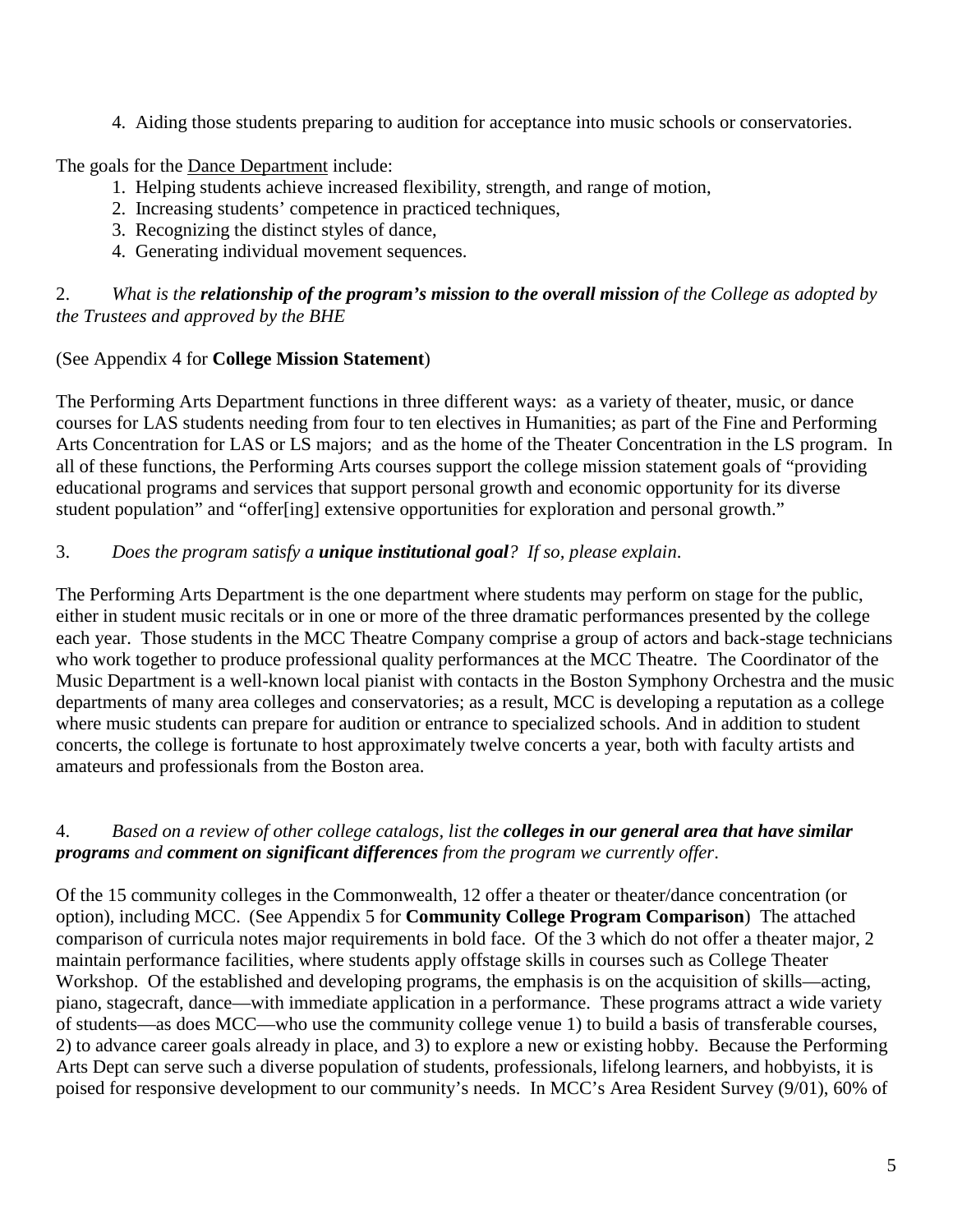those surveyed noted their reason to attend school was to get a specific, job-related skill. 45% indicated that they wanted to enrich their lives with such liberal arts courses as theater, music, and studio arts. MCC offers course work similar to that in most community colleges in the state and is developing a similar emphasis on production and performance. As an integrated learning tool, the performance experience for our students has been, until recently, extra-curricular in nature or for the hobbyist. This was a major difference in the MCC program among both community colleges and 4-yr institutions, which more typically employ career professionals to teach and recommend program development. Now, for example, the new MCC Theatre Company is modeled after a professional theater, such as the Merrimack Repertory Theatre, and provides a work-based learning experience for our students.

## 5. *Is MCC's program intended to serve a special population or clientele? Please explain*.

Both the theater and music curricula provide a solid foundation for conservatory-bound students, largely because most of the faculty have graduated from these specialized institutions and can better advise the serious transfer student. Although unintentional, the theater arts often attract learning-disabled students who discover a new avenue for academic achievement. The hands-on and active learning required in an acting class, for example, provide corollary and value-added benefits, such as self-efficacy and confidence, for many challenged students.

## 6. *Are there plans to target this program to any new or different groups? Please explain*.

As noted, the performing arts are useful tools for raising basic skill levels. Early childhood educators routinely utilize theater, music and dance in their lesson plans to engage students in a variety of subjects. We currently offer Music in Early Childhood Education and have piloted Playmaking Spring 04. Additionally, and considering the egalitarian nature of the performing arts, programs could be developed for professional development (e.g., high school English teachers), through MILES (Playgoing at MRT), for special needs students, and Continuing Ed courses (Auditioning, Standup Comedy). A comprehensive summer theater camp for K-12, on both campuses, is in the proposal stage at this writing and will be piloted during the Summer 04. Additionally, all incoming freshman as of Fall 03 are given a questionnaire that determines levels of interest and experience in each of the performing arts. With this data, we will target students with expressed performing arts interests for better academic and career counseling, thereby developing student/faculty relationships and providing performance opportunities early in the student's career at MCC.

In addition, the Music Department has been developing a niche as a college where local music students needing general courses or performance experience to prepare for entrance to conservatories can be accommodated. This year alone, eight students are at MCC purely to gain the coursework or experience they need to audition for local conservatories. The coordinator of this program expects to publicize the specialized offering available in the Music Department more broadly in the coming year through personal contacts and advising offices in local music programs and conservatories.

7A*. CAREER PROGRAMS - Please describe mechanisms or procedures currently in place to monitor changes in the job market and review the program's currency and "fit" with the educational interests and needs in our region by:*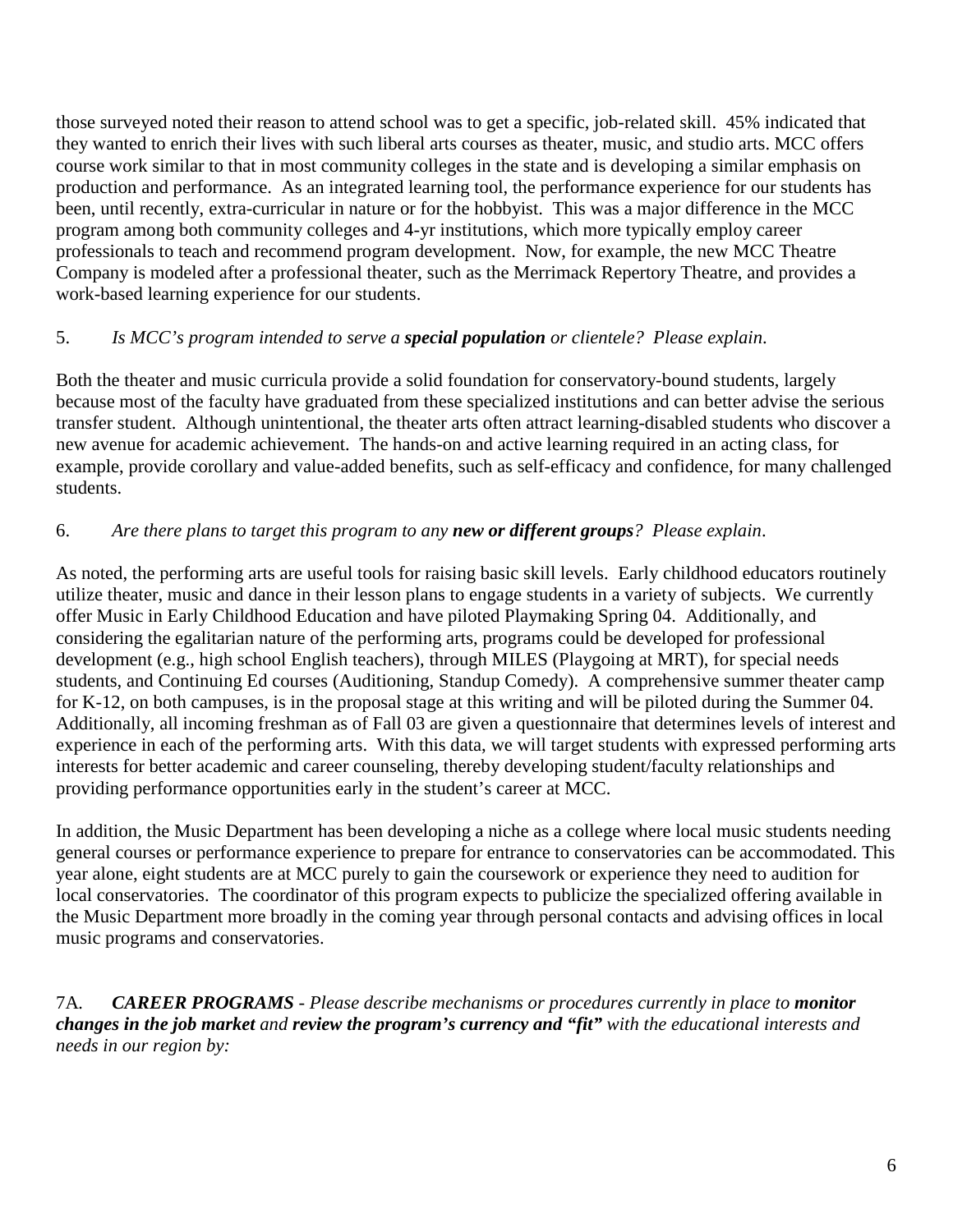The MCC Performing Arts courses principally offer opportunities to study acting, music, and/or dance for the casual or committed student, particularly for those students expecting to transfer to baccalaureate institutions; it is not, strictly speaking, a career program that has to respond to changes in the local job market. As noted elsewhere, since even the majority of students in the LS Theater Concentration are actually expecting to transfer to colleges, the issue of the job market is not relevant.

#### 7B. *GENERAL EDUCATION AREAS – Please describe mechanisms or procedures currently in place to monitor the currency and fit of the content areas and teaching methodology with the educational interests and needs of our students.*

Since the reformation of the Performing Arts Program in spring 2003, the chair of the department has spent considerable time polling students formally through surveys of current and incoming students and informally through advising contact to discover what most of them expect from the program and what they expect to do after leaving MCC. The teaching methodology relies principally on experiential learning because the majority of the classes involve active on-stage or on-instrument participation. In addition, because the entire faculty in the program are experienced and ongoing practitioners in their respective fields, they are current on discipline methodology.

#### *a). Relevant external parties, such as professional organizations, content skill standards, local, state, and national task forces, etc*;

MCC has an evolving partnership with the Merrimack Repertory Theatre, the region's only professional theater. The partnership currently provides for technical assistance for MCC productions, guest artists in the classroom, and a substantial ticket subsidy for the college community. MRT productions are routinely assigned as part of Theater Dept course work and many English Dept faculty use MRT's current season in their drama units. New this year is a Theater Internship (HU4120) with MRT for qualified students to extend their work-based learning experience while at MCC.

*b). Relevant internal groups or individuals, such as other departments at the college that: (1) utilize your courses as prerequisites for their courses and/or program or (2) supply prerequisites for your courses*; 1) All students in degree programs at MCC are required to take at least one humanities course and many choose courses in the performing arts to develop individual talents or learn new skills.

2) At the present time, there are no outside prerequisites for any course in the Performing Arts Department although there are plans to include English prerequisites for Shakespeare and Modern Drama.

## *c). Other populations (i.e., students, alumni, community members).*

The MCC Theatre Company, established in Fall 02, is open to students, faculty, staff, and alumni, with auditions and interviews at the beginning of the semester. Each semester a new company forms (with many sustaining members) to rehearse, build, and market a production; company members are assigned specific functions, based on their availability. E.g., some members find it difficult to commit to the rigors of a rehearsal schedule and choose to work offstage, in the lighting booth or box office for example. As a community outreach program, MCCTC enlists the support of volunteers (e.g., retired designers) who provide skill, service, and mentoring for our students. We discovered that MCCTC provides a much-needed venue for alumni who wish to hone their skills before auditioning in Boston and beyond. The MCCTC also provides apprenticeship opportunities for recently graduated students who live in the greater Lowell area. For example, a theater graduate of UMASS Lowell apprenticed in sound design with the theater company before approaching MRT for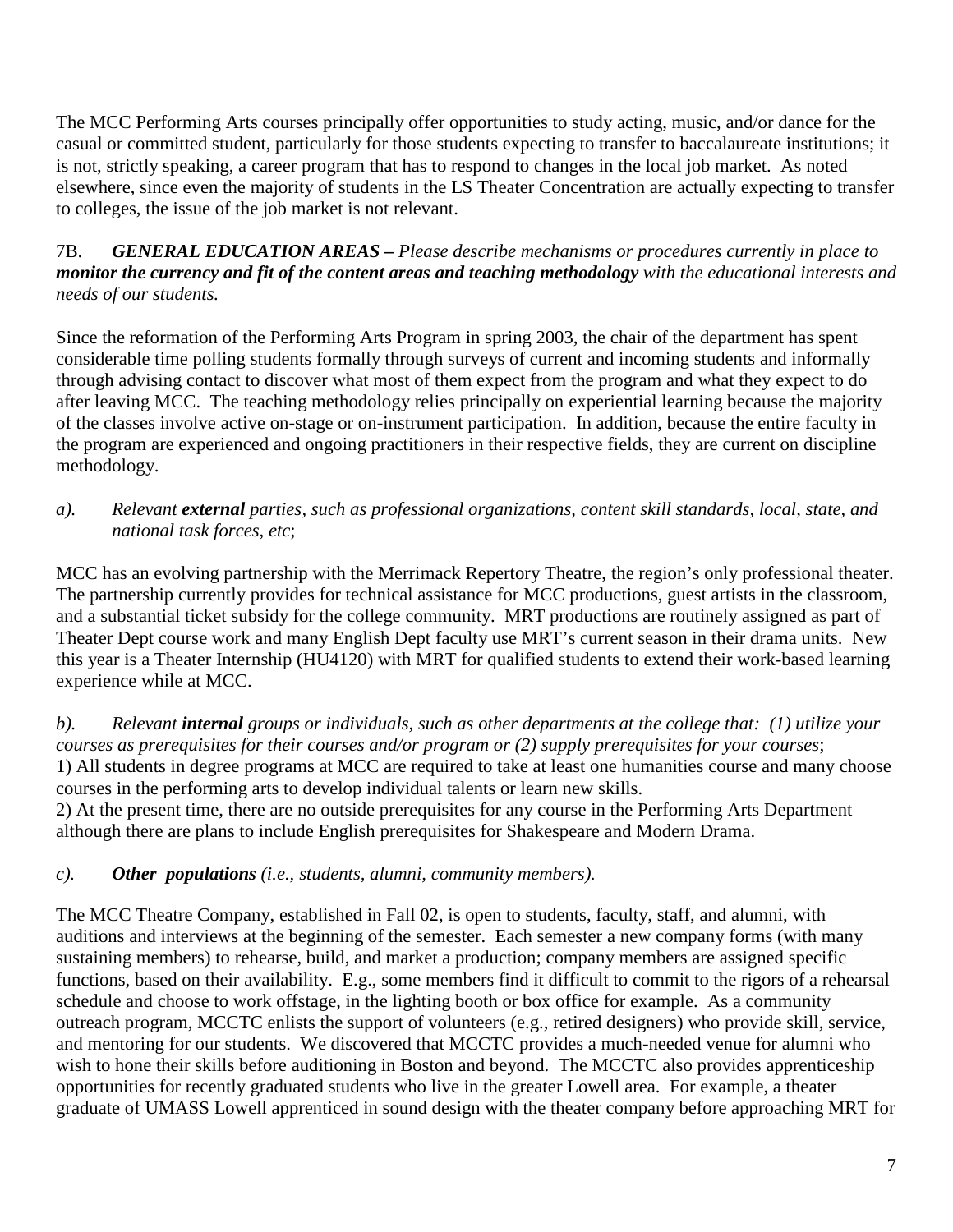an internship. The MCCTC affords our students an engaging experience, onstage and offstage, and promotes inclusion from many populations, regardless of experience or skill. As noted elsewhere, the MCCTC chooses one play/year for production that reflects the chosen theme for the Learning Community and WAC.

The MCCTC realized a significant revenue stream in its first year of operation. Performing arts venues associated with colleges, which operate as charitable institutions, provide a cultural resource in the community and a source of acclaim to the parent institution, as well as earned and contributed income. Consider the 500 seat Boland Theatre in the Koussevitzky Arts Center at Berkshire CC or, at Massasoit, the Buckley Performing Arts Center, which is home to two modern theaters, a state-of-the-art TV studio, a radio and painting studio, the media center and the college's daycare center. These facilities often house other related supporting activities, such as museums, galleries, bookstores/gift shops, cafes, as a way to increase visibility and earned income. An analysis of MCC's performing arts facilities is discussed elsewhere and we note here that MCCTC is a fastgrowing, student-driven organization.

It should also be noted that the MCC Chorus was also established in Fall 02, offering student recitals each semester. MCC's Improv Troupe, Matter of Fact, provides an alternative, smaller venue for performance (also for students, faculty, staff and alumni), both on and off campus. Matter of Fact performs short, improvised pieces about contemporary situations and conflicts such as date rape, alcoholism, drug abuse, obsessive relationships, racism, returning to school, gangs, homophobia, and teen pregnancy and encourages postperformance discussion from its audiences.

## 8. *Are there plans to change or add to strategies currently in place to assess the program's fit with student interest and market demand*?

In May 03, an incoming student survey was introduced, in conjunction with the Office of Enrollment Management and Testing Services, to determine experience and interest in the performing arts. (See survey in Appendix 2) 935 students were tested and a surprising 25% (233) indicated *recent* experience in the performing arts. (See data in Appendix 2) This survey is now part of our institutional testing process for incoming students as a way to monitor student interest and market demand.

#### 9. *Are program faculty currently working with the Admission Department to recruit students into the program? What role(s) do they play*?

In addition to program faculty attending Open Houses, LAS Main St Fairs, and Fine and Performing Arts Open Houses, the Department Chair and only full time theater instructor has accomplished the following:

- Created/administered incoming student survey to determine interest and experience in the performing arts. Students with interest are targeted to receive email notification of upcoming courses and student performances. We will also compile a list of "triple threats" or students who have had significant performance experience and make them aware, early in their education career, of the various activities available to them at the college. We feel that this personal approach will benefit both the student and enrollments.
- Established the MCC Theatre Co. as a student-driven, work-based learning venue, with increased visibility on both campuses and in the press.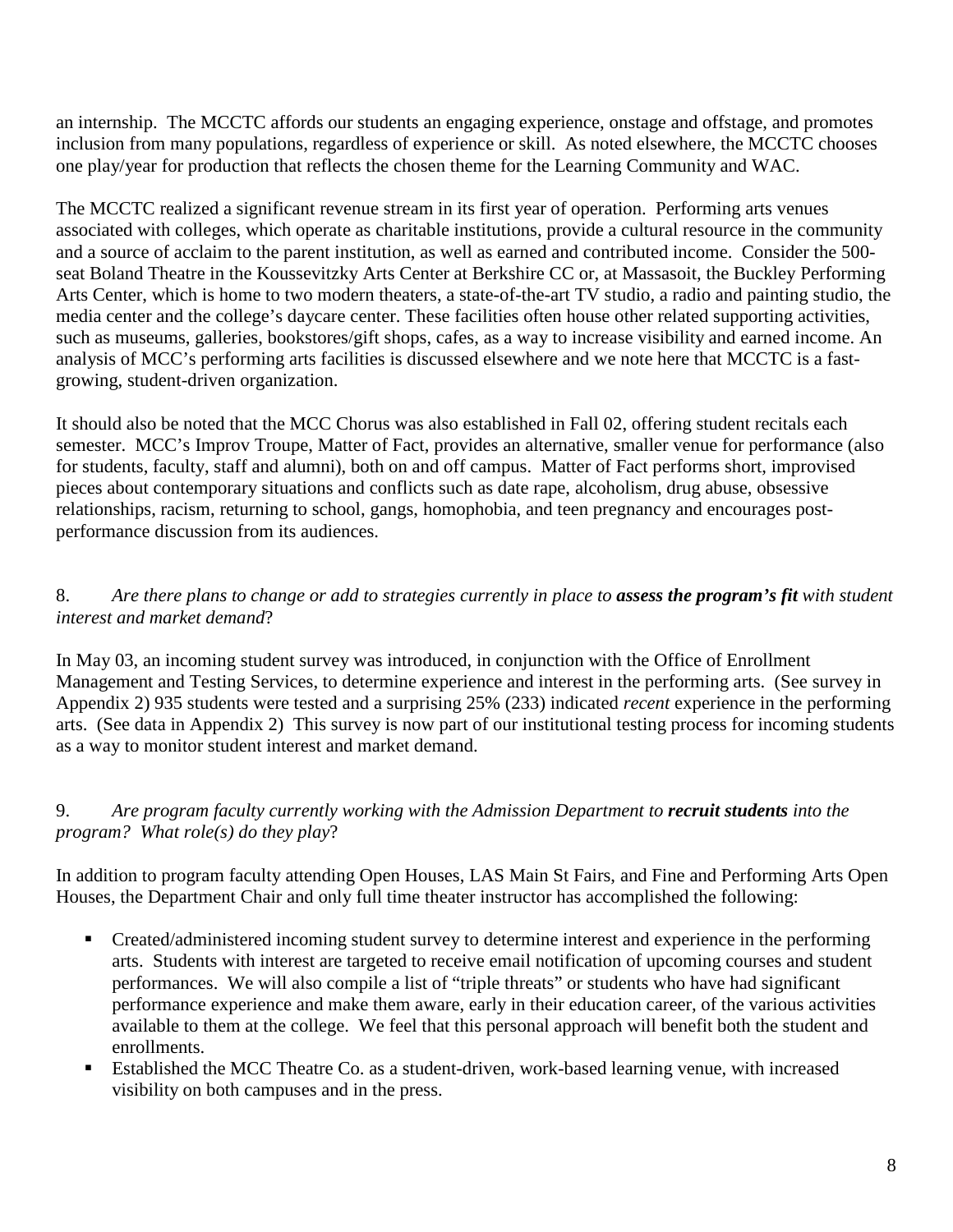- Hosted benefit performances for area high school teachers  $(7/03 \& 4/04)$ . Although response was limited, a current mailing list was created for future, anticipated events and information sessions.
- Piloted two new courses (HU 4101 Musical Theater and HU 4126 Playmaking for ECE) designed to attract a wider population and to fulfill core requirements.
- Created the Performing Arts Department website. It was introduced in March 03 to create an identity for the department and offers academic and programmatic overviews for curious students. It is also a useful tool for the public at large who may need directions to our performance venues or more information about our courses, faculty and programs. http://academic.middlesex.cc.ma.us/performingarts

## 10. *Are there additional recruitment efforts in which program faculty would like to be involved? Please be as specific as possible*.

During Summer 03 in conjunction with the Summer Camp Program in Bedford, a one-week theater camp was introduced to middle school students. During Summer 04, a pilot program in the fine and performing arts will be offered to a wider demographic (K-12) and includes a community partnership with The Revolving Museum. This program will offer one, two and three-week sessions in the visual arts, theater, storytelling, string instruments and dance. Currently, MCC is being considered as a national test-site by the Rodgers and Hammerstein Organization for its "Getting to Know" Collection, new adaptations of major musicals for middle school students. Our pilot program would workshop a musical for and by students entering grades 5-8, possibly *Cinderella.*

Partnerships with area high schools that boast strong performing arts programs (e.g., Chelmsford HS, Dracut HS), are worth exploring. High school teachers have twice been invited to the college for an Info Session and performance and we hope future efforts will provide opportunities to explore potential partnerships.

The Department Chair has recently been appointed to the board of the Nashoba Valley Technical High School new Performing Arts Center. In addition to its recruitment value, this relationship could also foster a K-12 partnership. We also recommend, as part of a long-range plan, that performing arts courses be offered at Woburn HS. (See Evaluation Summary for **Plans for Improving Weaknesses**)

# **Section III: Curriculum**

11. *Please indicate below the major educational outcomes for students enrolled in this program, how each outcome is attained (i.e., through a specific named course, activity, or project) and how the attainment of each outcome is assessed. Five to ten major programmatic outcomes should be listed. If there is nothing currently in place that is intended to provide for the attainment of a particular outcome or to assess the extent to which the outcome has been realized, please leave the appropriate space blank. The "blanks" will help to identify areas that need further development.*

## **STUDENT OUTCOMES IN PERFORMING ARTS**

Competency #1: Students will demonstrate the ability to perform in front of an audience.

Competency #2: Students will demonstrate their understanding of the technical and interpretive skills of performing artists.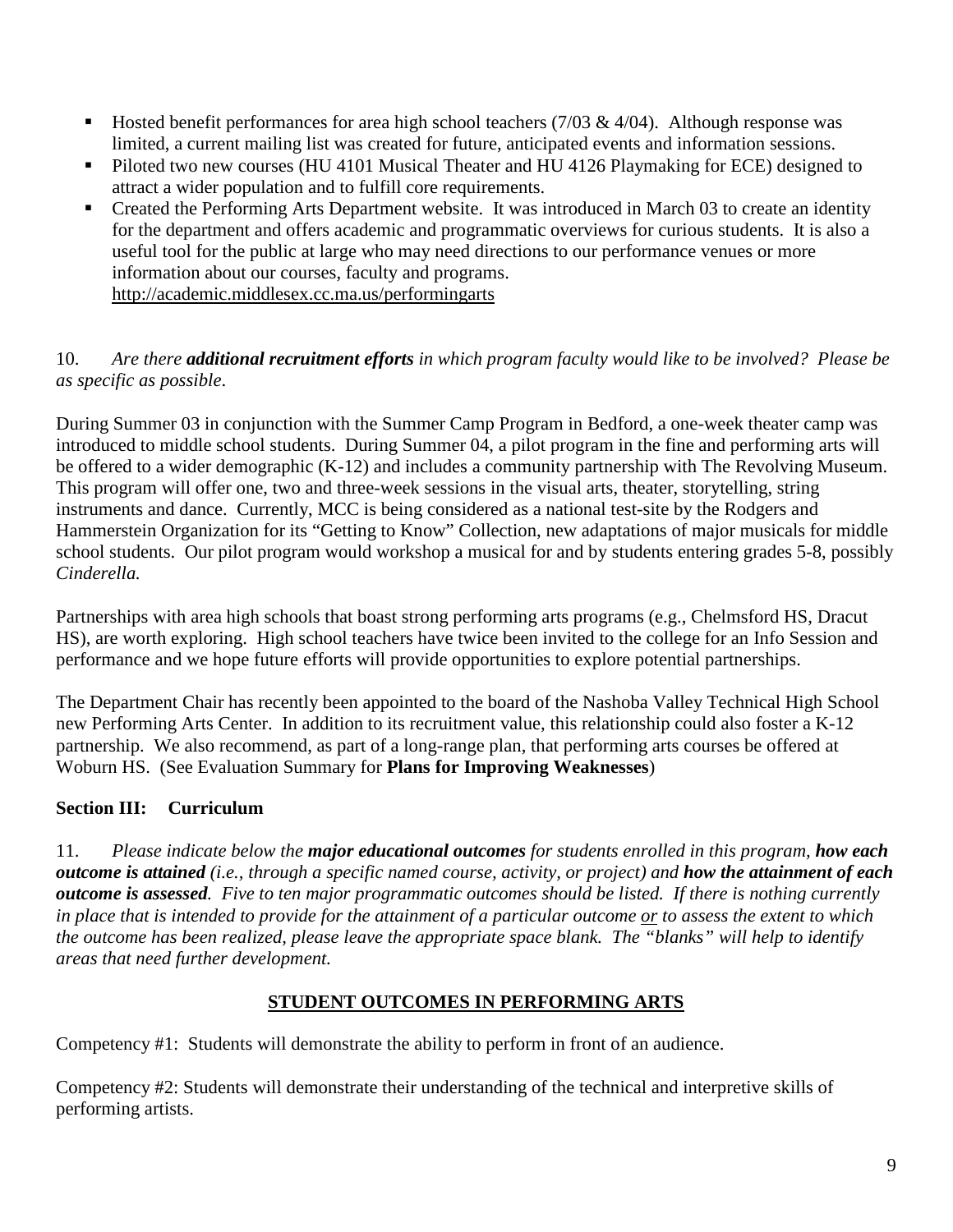Competency #3: Students will demonstrate their understanding of the various artistic and technical aspects required for a performance.

Competency #4: Students will demonstrate the ability to analyze and understand a creative work.

Competency #5: Students will demonstrate the ability to use the critical vocabulary to evaluate a performance.

Competency #6: Students will demonstrate knowledge of the performing arts in societal and cultural contexts.

Competency #7: Students will demonstrate effective written and oral communication skills.

Competency #8: Students will demonstrate an understanding of the academic core and intensive values established at MCC.

# **STUDENT OUTCOMES IN PERFORMING ARTS COURSES**

#### **Competency #1: Students will demonstrate the ability to perform in front of an audience.**

| <b>Course</b>                                                                                  | <b>Strategy for Attainment</b>                                                                                                                                                                                                                                                | <b>Assessment Technique</b>                                                                                                                                                                                                                                                                                                                                                                                       |
|------------------------------------------------------------------------------------------------|-------------------------------------------------------------------------------------------------------------------------------------------------------------------------------------------------------------------------------------------------------------------------------|-------------------------------------------------------------------------------------------------------------------------------------------------------------------------------------------------------------------------------------------------------------------------------------------------------------------------------------------------------------------------------------------------------------------|
| HU 3121-3124 Beginning Piano I-IV<br>HU 3126 Applied Guitar<br>HU 3127 and 3128 Voice I and II | Each student receives an individual<br>lesson during the class time, and they<br>are given individual assignments based<br>on their level of development.<br>All students practice, perform pieces,<br>and work on playing/singing<br>techniques as a group on a daily basis. | Students perform for each other at least twice<br>during the semester. Some students also choose<br>to perform in the student recital held at the end<br>of each semester and open to the public.<br>Students are evaluated on preparation, basic<br>technique, sense of rhythm, quality of sound<br>produced, concentration, emotional involvement,<br>and overall knowledge of musical work being<br>performed. |
| HU 3140 Chorus and Basic<br>Musicianship                                                       | Students learn to sing separate parts<br>together as an ensemble by practicing<br>short pieces from a wide range or<br>choral styles and periods.                                                                                                                             | There is a final public performance. Students are<br>evaluated on preparation, basic technique, sense<br>of rhythm, quality of sound produced in group,<br>concentration, emotional involvement and<br>overall knowledge of musical work being<br>performed.                                                                                                                                                      |
| HU 4104 Musical Theater                                                                        | 1. In-class group rehearsal for a<br>production number from a major<br>musical, including book scene, singing,<br>& choreography.<br>2. Assigned songs/duets rehearsed<br>outside of class.                                                                                   | 1. The rehearsal process requires ongoing<br>feedback culminating in a performance.<br>2. Presentation is the final exam, evaluation<br>based on mastery of songs, choreography.                                                                                                                                                                                                                                  |
| HU 4111 Intro to Acting<br>HU 4112 Scene Study I<br>HU 4113 Scene Study II                     | 1. In-class group/individual exercises<br>and assignments address "stage fright,"<br>group support, text analysis, &<br>character interpretation.<br>2. Assigned monologs or scene work<br>rehearsed outside of class.                                                        | 1 Individual assessment of actor's skills,<br>including observation, concentration, and<br>cooperation.<br>2. Presentation is the final exam and is evaluated<br>using a rubric of criteria. [See Appendix 6]                                                                                                                                                                                                     |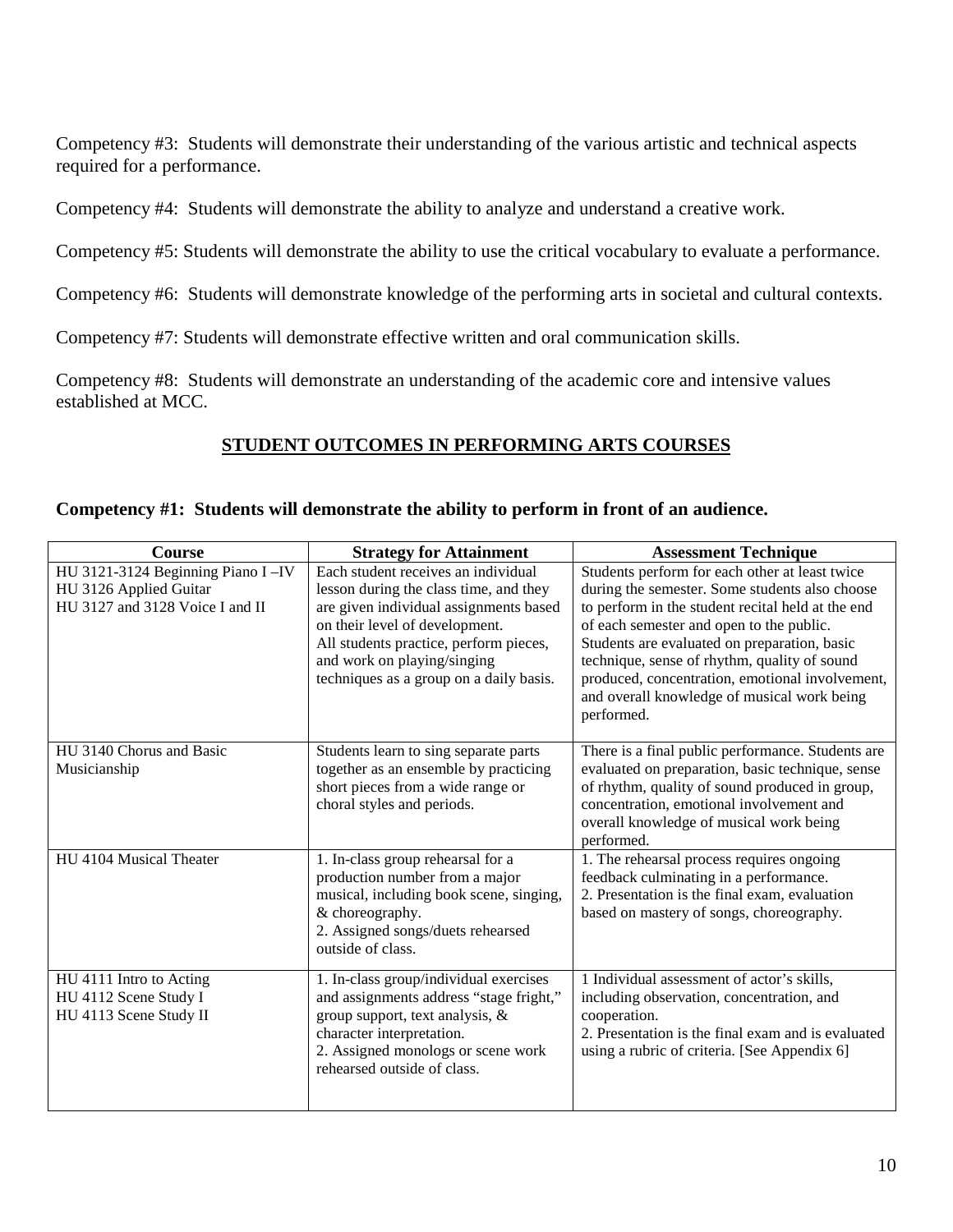| HU 4118 Improvisation                            | In-class exercises stressing character,<br>situation, and problem solving.                                                                                        | Individual assessment of the actor's skills,<br>including observation, concentration, and<br>cooperation.                                                 |
|--------------------------------------------------|-------------------------------------------------------------------------------------------------------------------------------------------------------------------|-----------------------------------------------------------------------------------------------------------------------------------------------------------|
| HU 4110 Speech for Theater                       | In-class readings from plays and stories<br>focusing on interpretation through the<br>use of voice, body, and imagination.                                        | Instructor and group feedback provides regular<br>assessment, on voice production, projection,<br>voice placement, articulation, and vocal<br>expression. |
| HU 4121 Intro Modern Dance<br>HU 4122 Jazz Dance | Class requires active participation from<br>each student. Small group work allows<br>for peer review. Invited audience may<br>be incorporated for final projects. | Progressively increased independence with<br>movements – ability to execute with decreased<br>modeling/immediate feedback.                                |

#### **Competency #2: Students will demonstrate their understanding of the technical and interpretive skills of performing artists.**

| <b>Course</b>                         | <b>Strategy for Attainment</b>          | <b>Assessment Technique</b>                      |
|---------------------------------------|-----------------------------------------|--------------------------------------------------|
| HU 3121-3124 Beginning Piano $I - IV$ | Students at all levels of piano playing | Individual lesson time and in class              |
|                                       | are given exercises and short pieces to | performances. Assessment based performance -     |
|                                       | help them develop their technique.      | improvement.                                     |
|                                       | They are also given piano music in a    |                                                  |
|                                       | variety of musical styles to study, and |                                                  |
|                                       | the different interpretive demands of   |                                                  |
|                                       | each are discussed and illustrated.     |                                                  |
| HU 3126 Applied Guitar                | Students are shown solutions to         | In class performance and discussion.             |
|                                       | technical problems and are encouraged   | Assessment based on student's solution to        |
|                                       | to solve their own unique technical     | technical problems and approaches.               |
|                                       | problems through exploration of the     |                                                  |
|                                       | instrument and to consider various      |                                                  |
|                                       | technical approaches. Students are      |                                                  |
|                                       | shown how to vary dynamics, tone and    |                                                  |
|                                       | timbre. Students are also shown what    |                                                  |
|                                       | musical, technical and textural         |                                                  |
|                                       | characteristics contribute to a given   |                                                  |
|                                       | musical style.                          |                                                  |
| HU 3126 & 3127 Voice I and II         | Through participation in individual     | Students listen to each other in class and are   |
|                                       | voice instruction, students gain an     | invited to make comments or ask questions        |
|                                       | understanding of basic vocal technique, | about the technique being studied. In addition,  |
|                                       | as well as experience in performance    | two critical essays are required based on        |
|                                       | practices. They are also required to    | attendance at a live concert and on observation  |
|                                       | attend a live concert featuring singers | of the technique and communication and           |
|                                       |                                         | interpretive skills of the singers.              |
|                                       |                                         |                                                  |
| HU 3140 Chorus and Basic              | Students learn basic vocal technique in | Students use the ensemble techniques learned     |
| Musicianship                          | an ensemble, how to blend with other    | when performing in public. They are evaluated    |
|                                       | voice parts and how to present a        | on ability to read pitchs and rhythms, recognize |
|                                       | polished performance. They are also     | intervals, vocal placement and diction. They are |
|                                       | asked to attend a live concert or watch | also evaluated on a paper assessing what they    |
|                                       | a recorded choral performance.          | heard in the choral concert.                     |
|                                       |                                         |                                                  |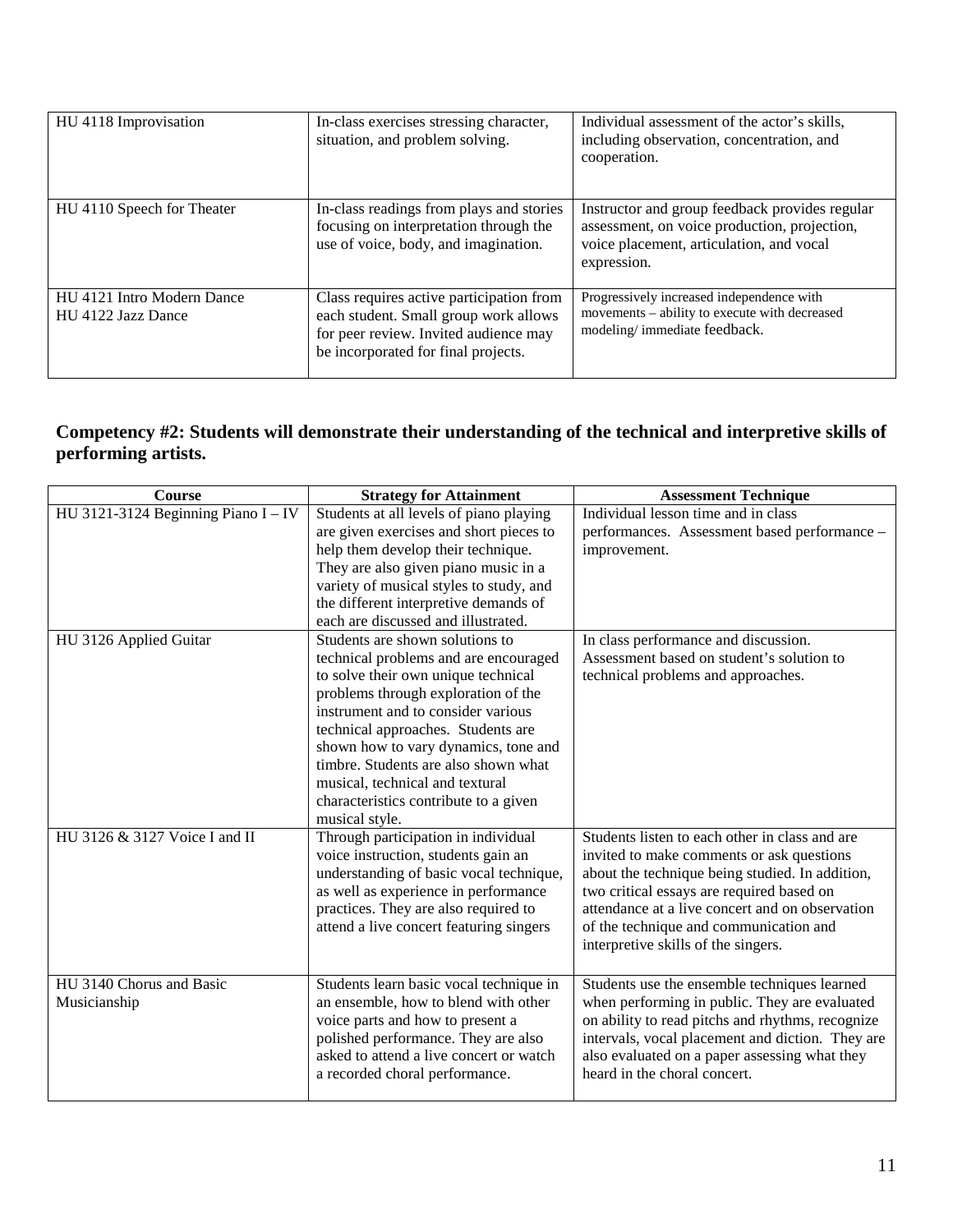| HU 4101 Intro to Theater<br>HU 4116 Directing                                                                               | Teaching units emphasize the different<br>tools and skills employed by the<br>playwright, director, designers, and<br>actors.                                                                   | In-class and homework assignments require the<br>use of these tools and skills, such as the writing,<br>interpreting, and reading aloud of dialogue.<br>Directing: Project Presentation is the final<br>exam. |
|-----------------------------------------------------------------------------------------------------------------------------|-------------------------------------------------------------------------------------------------------------------------------------------------------------------------------------------------|---------------------------------------------------------------------------------------------------------------------------------------------------------------------------------------------------------------|
| HU 4110 Speech for Theater                                                                                                  | Student performs 2 minute selection in<br>every class                                                                                                                                           | Evaluation of understanding of breathing<br>techniques, voice creation, interpretive<br>deliveries and understanding of the text.                                                                             |
| HU 4102 History of Theater<br>HU 4103 Modern Drama<br>HU 4106 Shakespeare                                                   | Weekly play reading assignments focus<br>on the playwright's craft and its<br>historical development.                                                                                           | Writing assignments and exams require a<br>demonstration of the knowledge that the<br>playwright creates a fictional world, which is<br>interpreted by production.                                            |
| HU 4104 Musical Theater<br>HU 4111 Intro to Acting<br>HU 4112 Scene Study I<br>HU 4113 Scene Study II<br>HU 4126 Playmaking | Assigned monologs, scene work, songs<br>or text work rehearsed or prepared<br>outside of class.                                                                                                 | Individual development of the actor's skills,<br>including observation, concentration, and<br>cooperation. (See rubric in Appendix 6)                                                                         |
| HU 4114 Play Production<br>HU 4115 Theater Practice I<br>HU 4124 Theater Practice II                                        | Students are assigned an offstage<br>"function" with the Work-based MCC<br>Theatre Co.                                                                                                          | Weekly journal entries provide a catalogue of<br>learning.                                                                                                                                                    |
| HU 4121 Intro Modern Dance<br>HU 4122 Jazz Dance<br>HU 4123 Cambodian Dance                                                 | Direct instruction, modeling, and<br>feedback from instructor including<br>names and manner of movements and<br>as well as dynamics to alter expression.<br>Opportunities for repeated practice | In-class participation requires execution of<br>movement, repetition, studio mirrors along with<br>instructor and peer feedback provide ongoing<br>assessment of mastery                                      |

# **Competency #3: Students will demonstrate their understanding of the various artistic and technical aspects required for a performance.**

| <b>Course</b>                         | <b>Strategy for Attainment</b>            | <b>Assessment Technique</b>                      |
|---------------------------------------|-------------------------------------------|--------------------------------------------------|
| HU 3121-3124 Beginning Piano $I - IV$ | In class discussions about the technical  | In class performances and the student recital.   |
|                                       | and artistic nature of giving a piano     | Student will be evaluated on response to         |
|                                       | performance: the necessity to adjust to   | problems and requirements listed under strategy. |
|                                       | different pianos, how to deal with        |                                                  |
|                                       | nervousness, the importance of stage      |                                                  |
|                                       | presence (bowing before and after each    |                                                  |
|                                       | work) and the importance of being         |                                                  |
|                                       | gracious with the audience and            |                                                  |
|                                       | acknowledging their presence.             |                                                  |
| HU 3126 Applied Guitar                | Students experience how to cope with      | In class sight reading and graded in class       |
|                                       | nervousness, they demonstrate their       | performances of prepared material.               |
|                                       | ability to develop and integrate new      |                                                  |
|                                       | technical skills into their playing, they |                                                  |
|                                       | demonstrate the ability to keep a         |                                                  |
|                                       | consistent sense of rhythm and to         |                                                  |
|                                       | recover from mistakes with minimal        |                                                  |
|                                       | disruption in the flow of the             |                                                  |
|                                       | performance, and they learn the value     |                                                  |
|                                       | of a gradual and consistent rehearsal     |                                                  |
|                                       | process.                                  |                                                  |
| HU 3127 and 3128 Voice I and II       | Discussions about how to engage the       | In class performances and the student recital.   |
|                                       | audience when performing, how to deal     |                                                  |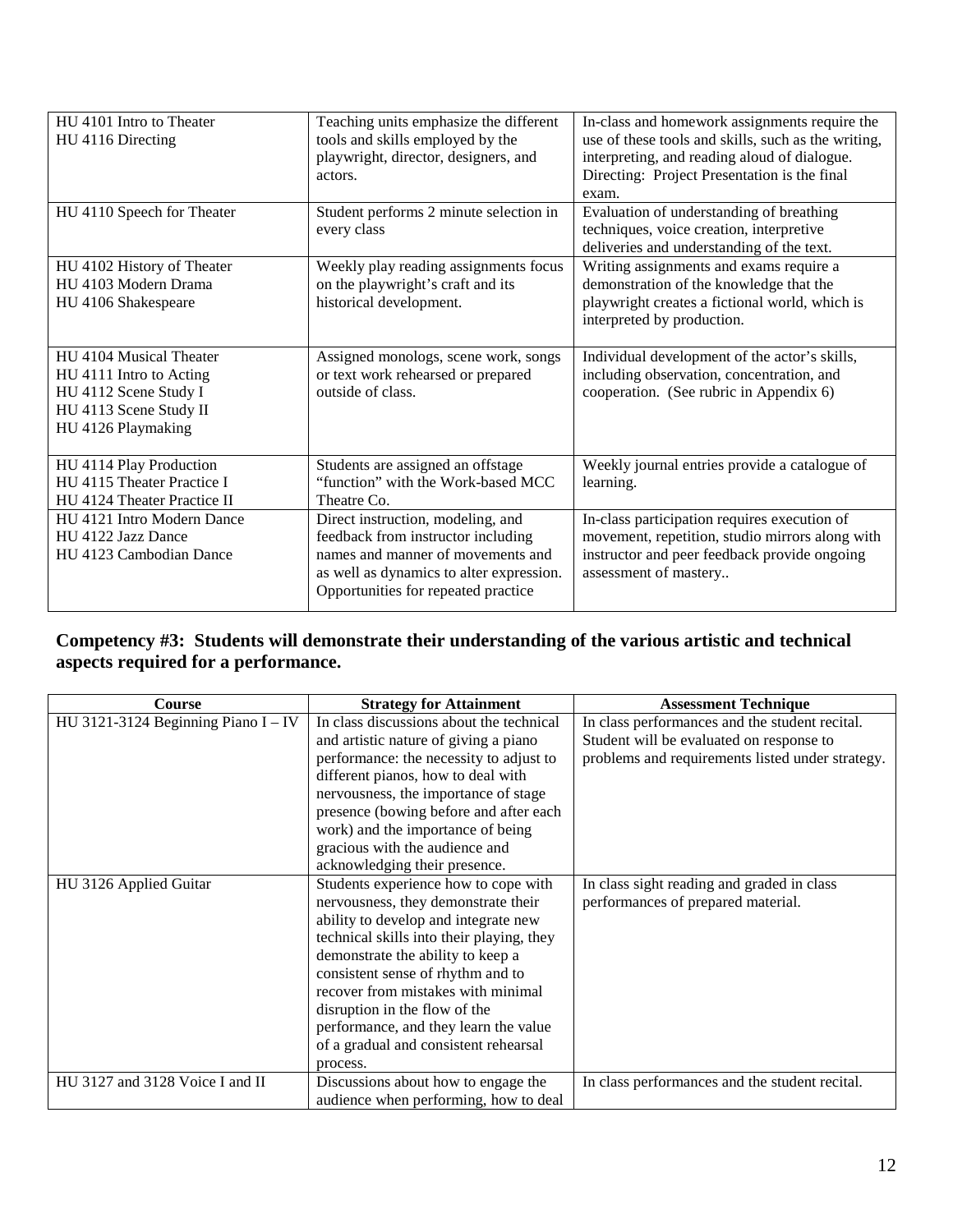|                             | with nervousness and performance                                                                        |                                                                                                                                                  |
|-----------------------------|---------------------------------------------------------------------------------------------------------|--------------------------------------------------------------------------------------------------------------------------------------------------|
|                             | practices.                                                                                              |                                                                                                                                                  |
| HU 4114 Play Production     | Students are assigned an offstage                                                                       | 1. Weekly journal entries provide a catalogue of                                                                                                 |
| HU 4115 Theater Practice I  | "function" with the Work-based MCC                                                                      | learning.                                                                                                                                        |
| HU 4124 Theater Practice II | Theatre Company and comply with the                                                                     | 2. MCC Theatre Company performances                                                                                                              |
|                             | published "job description."                                                                            | provide applied learning experiences.                                                                                                            |
| HU 4101 Intro to Theater    | Teaching units emphasize the tools and<br>skills of the playwright, director,<br>designers, and actors. | In-class and homework assignments require the<br>use of these tools and skills, such as writing,<br>interpreting, and reading aloud of dialogue. |
| HU 4116 Directing           | 1. In-class demonstrations of space and                                                                 | Project Presentation is the final exam.                                                                                                          |
|                             | color theory, working with actors and                                                                   |                                                                                                                                                  |
|                             | designers, & technical rehearsals.                                                                      |                                                                                                                                                  |
|                             | 2. Students direct a short play or scene,                                                               |                                                                                                                                                  |
|                             | which includes designing, casting,                                                                      |                                                                                                                                                  |
|                             | rehearsal and performance.                                                                              |                                                                                                                                                  |
| HU 4120 Theater Internship  | Work-based learning experience.                                                                         | Offstage work environment requires an applied                                                                                                    |
| <b>MCC Theatre Company</b>  |                                                                                                         | ability to work as a team.                                                                                                                       |
|                             |                                                                                                         |                                                                                                                                                  |

# **Competency #4: Students will demonstrate the ability to analyze and understand a creative work.**

| Course                             | <b>Strategy for Attainment</b>                   | <b>Assessment Technique</b>                        |
|------------------------------------|--------------------------------------------------|----------------------------------------------------|
| HU 3101 Music Appreciation         | Students study Western works                     | In class discussions of musical works, and         |
|                                    | composed in various musical eras                 | students are required to attend at least one       |
|                                    | ranging from the Baroque to the 21 <sup>st</sup> | concert, where they answer a "Concert              |
|                                    | Century through lectures, recordings,            | Questionnaire containing specific questions        |
|                                    | and live performances. They learn                | about the works performed. [See Appendix 7]        |
|                                    | about many musical forms, tonal and              |                                                    |
|                                    | atonal harmonic language, and specific           |                                                    |
|                                    | characteristics from each era.                   |                                                    |
| HU 3103 & 3104 Music Theory I & II | Students learn the fundamentals of               | In class tests, and assignments where they         |
|                                    | music necessary to analyze musical               | analyze specific musical pieces.                   |
|                                    | works, such as reading music notation,           |                                                    |
|                                    | understanding rhythms, and a basic               |                                                    |
|                                    | knowledge of tonal harmonic structure.           |                                                    |
| HU 3105 World Music                | Students learn about rhythmic, melodic           | Tests and two term papers.                         |
|                                    | and formal structures of diverse                 |                                                    |
|                                    | musical cultures through lectures,               |                                                    |
|                                    | visual and audio recordings and hands            |                                                    |
|                                    | on experience.                                   |                                                    |
| HU4106 Shakespeare                 | Students read 10 Shakespearean plays,            | 10 quizzes, 2 papers, and one term paper project   |
|                                    | and discuss each.                                | measure students understanding of play and its     |
|                                    |                                                  | significance                                       |
| HU 4104 Musical Theater            | In-class analysis of plot structure,             | Final project demonstrates understanding of        |
| HU 4115 Theater Practice           | dialogue, and character in each play             | creative work and constitutes 30% of student's     |
| HU 4116 Directing                  | discussed in the class                           | grade.                                             |
| HU 4126 Playmaking                 |                                                  |                                                    |
| HU 4114 Play Production            | Written evaluation of professional               | Assignment is 20% of student's final grade and     |
|                                    | production (MRT).                                | answers the question "How did the director         |
|                                    |                                                  | provide a clear interpretation of the playwright's |
|                                    |                                                  | theme and plot?"                                   |
| HU 4101 Intro to Theater           | 1. Character Analysis assignment                 | Assignment and class participation is 30% of       |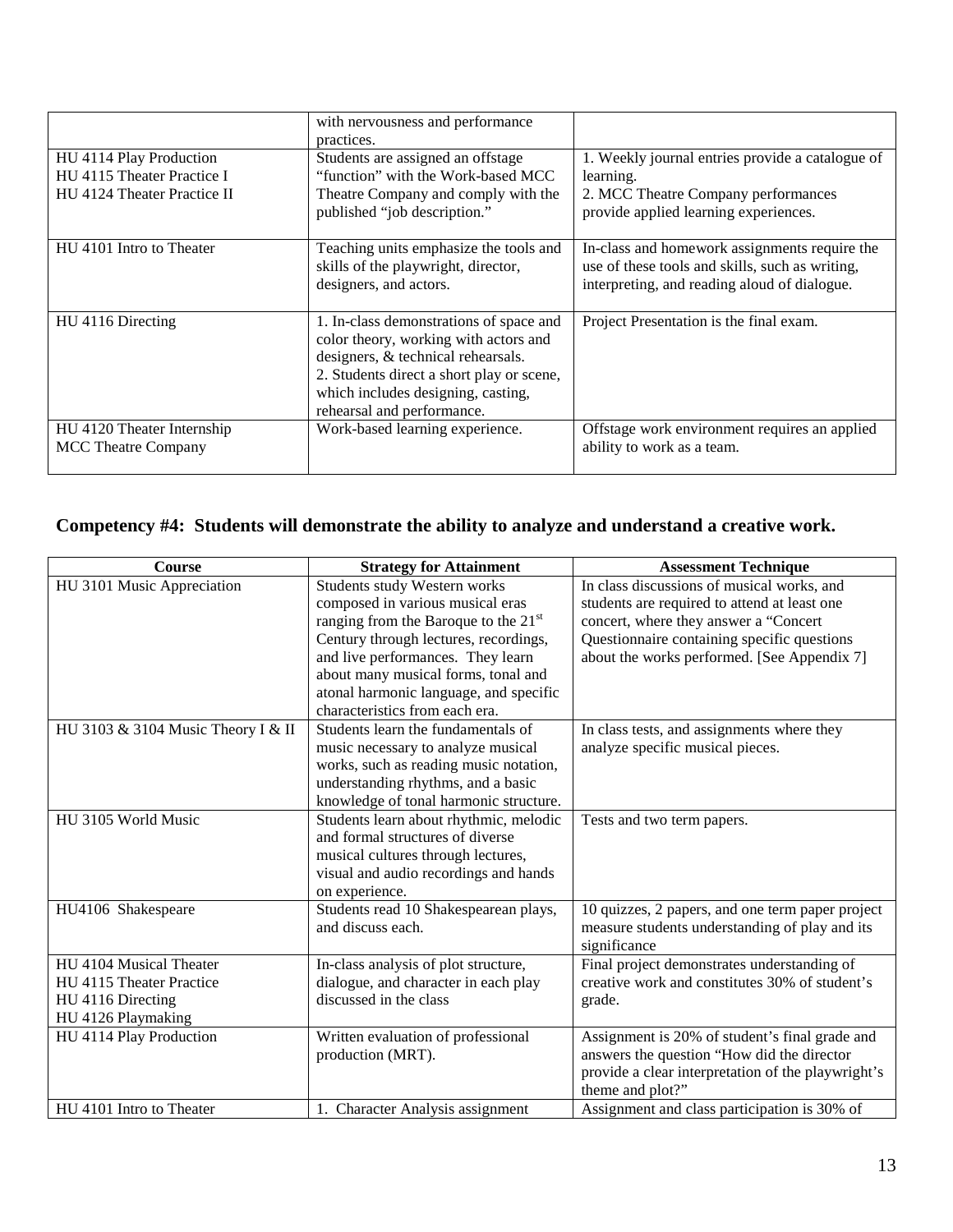| HU 4111 Intro to Acting<br>HU 4112 Scene Study I<br>HU 4113 Scene Study II                              | and/or<br>2. In-class play readings emphasize<br>key plot & character development. | student's final grade.                                                                               |
|---------------------------------------------------------------------------------------------------------|------------------------------------------------------------------------------------|------------------------------------------------------------------------------------------------------|
| HU 4102 History of Theater<br>HU 4103 Modern Drama<br>HU 4106 Shakespeare<br>HU 4110 Speech for Theater | Teaching units examine play structure,<br>dialogue, and character development.     | Written exams and short papers demonstrate<br>student's understanding of topics under<br>discussion. |

## **Competency #5: Students will demonstrate the ability to use the critical vocabulary to evaluate a performance.**

| <b>Course</b>                         | <b>Strategy for Attainment</b>          | <b>Assessment Technique</b>                        |
|---------------------------------------|-----------------------------------------|----------------------------------------------------|
| HU 3101 Music Appreciation            | Students learn the musical vocabulary   | In class discussions of major works by various     |
|                                       | necessary to evaluate Western           | composers. Students also are required to attend    |
|                                       | "classical" music from various eras.    | outside performances, where they evaluate the      |
|                                       |                                         | concerts using the critical vocabulary they have   |
|                                       |                                         | learned.                                           |
| HU 3105 World Music                   | Students learn the musical vocabulary   | In 2 term papers students discuss aspects of       |
|                                       | necessary to evaluate a music           | chosen musical cultures using appropriate          |
|                                       | performance featuring different types   | vocabulary.                                        |
|                                       | of world music.                         |                                                    |
| HU 3121-3124 Beginning Piano $I - IV$ | Students learn basic terms and          | In class discussions about student performances    |
|                                       | vocabulary necessary to evaluate a      | and professional piano recitals.                   |
|                                       | piano performance.                      |                                                    |
| HU 3126 Applied Guitar                | Students are encouraged to use their    | Class lectures and conversations.                  |
|                                       | own expressive vocabulary to describe   |                                                    |
|                                       | a performance or style and new          |                                                    |
|                                       | terminology is introduced as the course |                                                    |
|                                       | proceeds.                               |                                                    |
| HU 3127 and 3128 Voice I and II       | Students learn the vocabulary           | In critical papers on vocal performances,          |
|                                       | necessary to evaluate a vocal           | students assess vocal categories, vocal            |
|                                       | performance.                            | placement, breathing techniques, diction,          |
|                                       |                                         | interpretive skills and stage presence.            |
| HU 4104 Musical Theater               | In-class rehearsal process introduces & | The rehearsal process requires ongoing feedback    |
| HU 4110 Speech for Theater            | develops vocabulary and critical        | to culminate in a performance.                     |
| HU 4111 Intro to Acting               | thinking.                               |                                                    |
| HU 4112 Scene Study I                 |                                         |                                                    |
| HU 4113 Scene Study II                |                                         |                                                    |
| HU 4114 Play Production               | Written evaluation of professional      | Assignment is 20% of student's final grade.        |
|                                       | production.                             |                                                    |
| HU 4101 Intro to Theater              | In-class discussion of professional     | Instructor and group feedback provides regular     |
| HU 4103 Modern Drama                  | production.                             | assessment, as well as the opportunity for         |
|                                       |                                         | reflection and critical thinking.                  |
|                                       |                                         |                                                    |
| HU 4116 Directing                     | In and outside class rehearsal develops | Project presentation is the final exam and         |
|                                       | directing technique and criteria for    | includes an oral report on all aspects of creating |
|                                       | evaluation.                             | a production.                                      |

**Competency #6: Students will demonstrate knowledge of the performing arts in societal and cultural contexts.**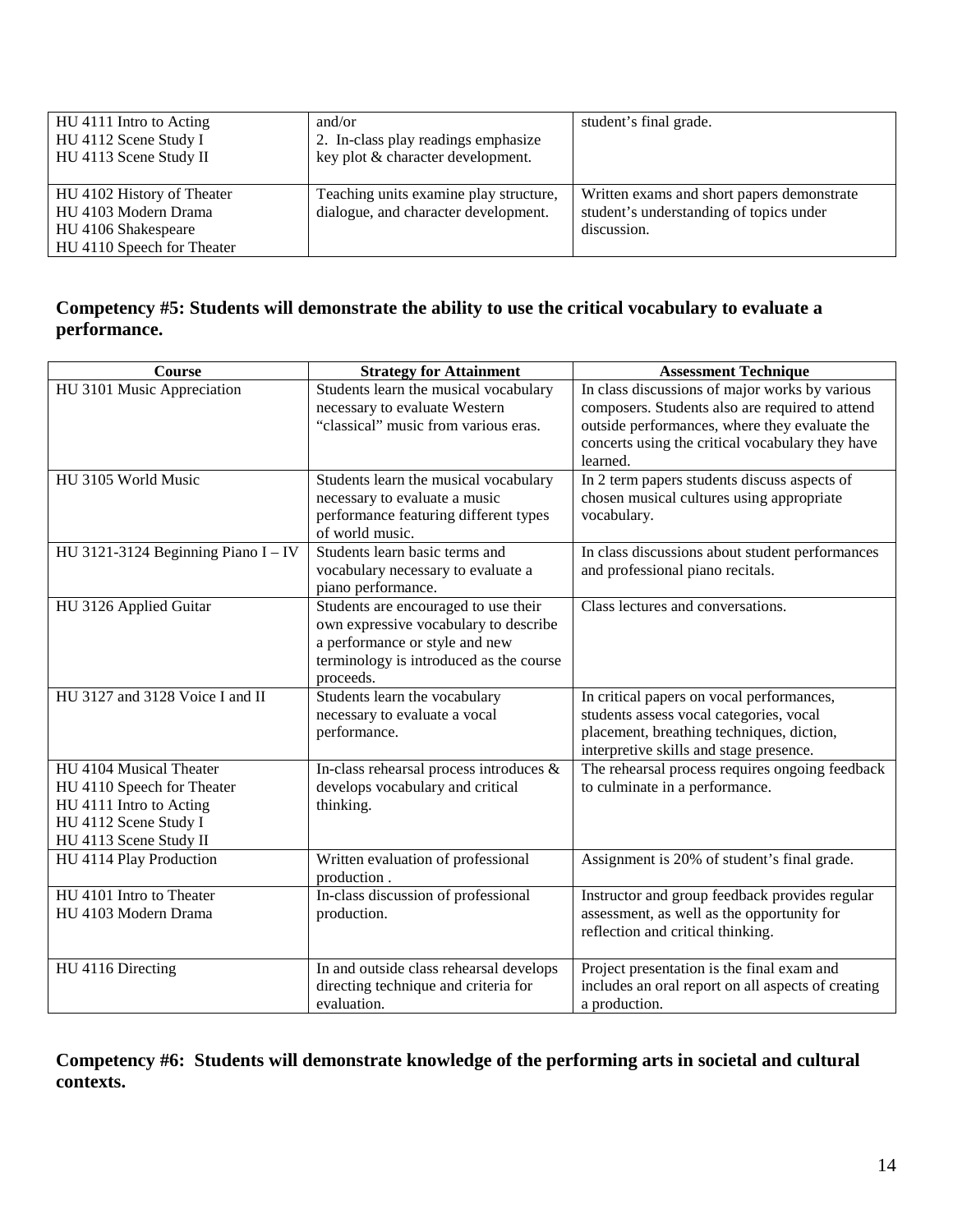| <b>Course</b>                                  | <b>Strategy for Attainment</b>                                                 | <b>Assessment Technique</b>                        |
|------------------------------------------------|--------------------------------------------------------------------------------|----------------------------------------------------|
| HU 3101 Music Appreciation                     | Students learn about the connection                                            | In class discussions, tests, written assignments.  |
|                                                | between society and music. Examples                                            |                                                    |
|                                                | include studying the impact of different                                       |                                                    |
|                                                | types of government, which influenced                                          |                                                    |
|                                                | whether composers wrote for patrons                                            |                                                    |
|                                                | or for the people, discussing cultural<br>differences in many countries, which |                                                    |
|                                                | were reflected in the type of music a                                          |                                                    |
|                                                | composer could write, and examining                                            |                                                    |
|                                                | the role of religion in the creative life                                      |                                                    |
|                                                | of a composer.                                                                 |                                                    |
| HU 3105 World Music                            | Through lectures, audio and visual                                             | In 2 essays, a project and exams students          |
|                                                | recordings, individual reading and                                             | demonstrate knowledge gained.                      |
|                                                | research the students learn about the                                          |                                                    |
|                                                | social connection between the                                                  |                                                    |
|                                                | community and world music.                                                     |                                                    |
| HU 3133 Voice for Early Childhood              | The use of a variety of children's songs,                                      | Students write a lesson plan and give a 20         |
| Development                                    | chants and games forms a basis for                                             | minute lesson to the class that includes           |
|                                                | integration of children into society and                                       | application of societal and cultural contexts.     |
|                                                | works as an introduction to the<br>diversity of cultures in this country.      |                                                    |
|                                                |                                                                                |                                                    |
| HU 3140 Chorus and Basic                       | Repertoire is drawn from various                                               | In class rehearsals and public performance         |
| Musicianship                                   | genres and from diverse cultures, and                                          | demonstrate master of material relating to         |
|                                                | by studying and performing these                                               | societal and cultural contexts.                    |
|                                                | works, students gain an understanding                                          |                                                    |
|                                                | of the importance of group singing in                                          |                                                    |
|                                                | many cultures.                                                                 |                                                    |
| HU 4101 Intro to Theater                       | Teaching units emphasize these                                                 | Written exams evaluated on the degree of           |
| HU 4102 History of Theater                     | contexts as integral to the development                                        | thoroughness with which reflection of impact on    |
| HU 4103 Modern Drama                           | of theater and its artists.                                                    | culture and society is demonstrated                |
| HU 4106 Shakespeare<br>HU 4104 Musical Theater | Teaching units emphasize the                                                   | Written exams demonstrate how well students        |
| HU 4122 Jazz Dance                             | development of these arts forms as an                                          | develops a response to cultural and societal       |
|                                                | expression of social and cultural issues.                                      | influences                                         |
|                                                |                                                                                |                                                    |
| HU 4126 Directing                              | Interpretation of a play requires a clear                                      | Project Presentation is the final exam, which will |
|                                                | execution of a playwright's factual                                            | be evaluated on application to societal and        |
|                                                | and/or fictitious world.                                                       | cultural contexts.                                 |
|                                                |                                                                                |                                                    |
| HU 4126 Playmaking                             | In-class and homework assignments                                              | In-class rehearsals, a written lesson plan, and an |
|                                                | examine multi-cultural stories as                                              | original dramatic adaptation will be evaluated on  |
|                                                | source material for dramatic adaptation                                        | their application of societal and cultural         |
|                                                | using ethno-centric theater, music and                                         | contexts.                                          |
|                                                | dance forms.                                                                   |                                                    |

# **Competency #7: Students will demonstrate effective written and oral communication skills.**

| Course                     | <b>Strategy for Attainment</b>          | <b>Assessment Technique</b>                     |
|----------------------------|-----------------------------------------|-------------------------------------------------|
| HU 3101 Music Appreciation | Students are required to complete       | In tests and a minimum of 2 short writing       |
|                            | several short written assignments       | assignments, students demonstrate mastery of    |
|                            | devoted to topics covered in class. All | written skills. Oral skills are demonstrated in |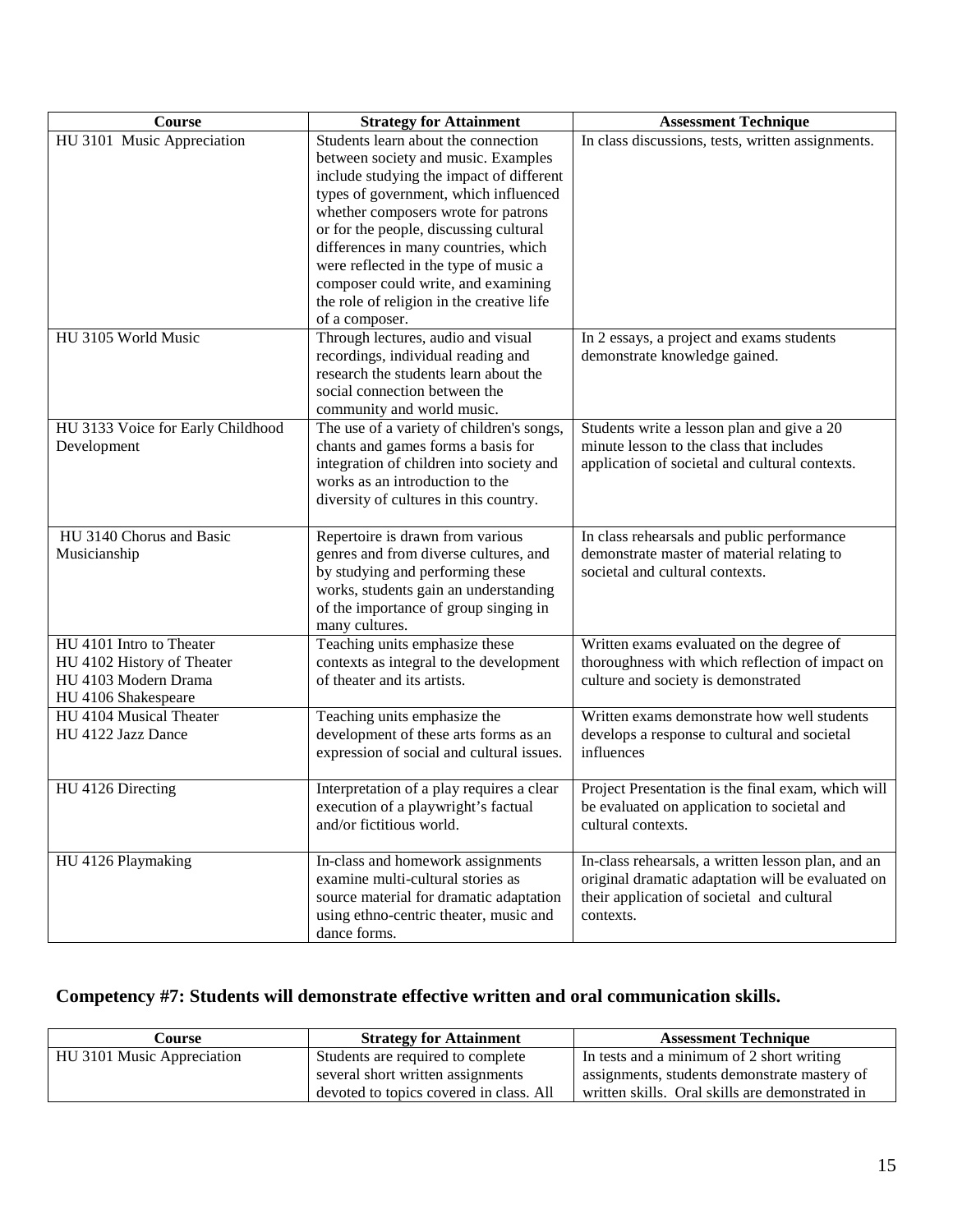|                                   | tests contain short essay questions.      | class discussions                                |  |
|-----------------------------------|-------------------------------------------|--------------------------------------------------|--|
| HU 3105 World Music               | Students are required to write essays on  | Two written essays on music cultures and the     |  |
|                                   | music cultures as well as to complete     | ethno musicological project demonstrate written  |  |
|                                   | an ethno musicological project            | skills. Class participation is measured for oral |  |
|                                   | involving written and/or oral             | communication skills                             |  |
|                                   | commentary.                               |                                                  |  |
| HU 3133 Voice for Early Childhood | Students are required to write essays on  | Two written essays, a written lesson plan and 20 |  |
| Development                       | material covered in class and to prepare  | minute lesson given to the class demonstrating   |  |
|                                   | an oral project.                          | the student's ability to write up and teach a    |  |
|                                   |                                           | music lesson for children.                       |  |
|                                   |                                           |                                                  |  |
| HU 4101 Intro to Theater          | Written assignments include a character   | Writing assignments constitute 30% of student's  |  |
| HU 4114 Play Production           | analysis, weekly journaling or an         | grade.                                           |  |
| HU 4115 Theater Practice          | evaluation of a professional production.  |                                                  |  |
|                                   |                                           |                                                  |  |
| HU 4102 History of Theater        | Written assignments and essay tests.      | Assignments are 30% of student's final grade.    |  |
| HU 4103 Modern Drama              |                                           | Strong emphasis on vocabulary, grammar,          |  |
| HU 4106 Shakespeare               |                                           | sentence and paragraph structure                 |  |
| HU 4111 Intro to Acting           | Written assignments and oral critiques    | Assignments and class participation are % of     |  |
| HU 4112 Scene Study I             | of in-class work.                         | student's final grade.                           |  |
| HU 4113 Scene Study II            |                                           |                                                  |  |
| HU 4126 Playmaking                |                                           |                                                  |  |
| HU 4104 Musical Theater           | In-class rehearsals and/or oral critiques | The rehearsal process requires ongoing feedback  |  |
| HU 4110 Speech for Theater        | of class work.                            | to culminate in a performance.                   |  |
| HU 4116 Directing                 |                                           |                                                  |  |
| HU 4118 Improvisation             |                                           |                                                  |  |
|                                   |                                           |                                                  |  |

#### **Competency #8: Students will demonstrate an understanding of the academic core and intensive values established at MCC.**

All students in the LAS and LS programs relevant to Performing Arts have to meet the requirements of the academic core. At the present time, seven courses in the program meet four of the intensives and four others are in line to apply for intensive values within the coming year. (See question 13)

The following courses will be used to apply for Intensive Values:

| HU 3105 World Music                               | Multi-cultural or Global Awareness |
|---------------------------------------------------|------------------------------------|
| HU 4102 History of Theater Written Communications |                                    |
| HU 4103 Modern Drama                              | <b>Written Communications</b>      |
| HU 4126 Playmaking                                | Multi-cultural or Global Awareness |

In addition, the Work-based Learning experiences provided by the MCC Theatre Company and the Theater Internship reinforce the cooperative and holistic goals of an academic career at MCC. MCC Intensive Value requirements are further supported in this program's applied work environments, which require a practical knowledge of many of the Values' suggested topics of learning. Specifically, the successful production of a play utilizes specialized artistic, technological, and administrative skills in order to faithfully interpret the specific world of a playwright's script. The interpretation and production of this world presumes considerable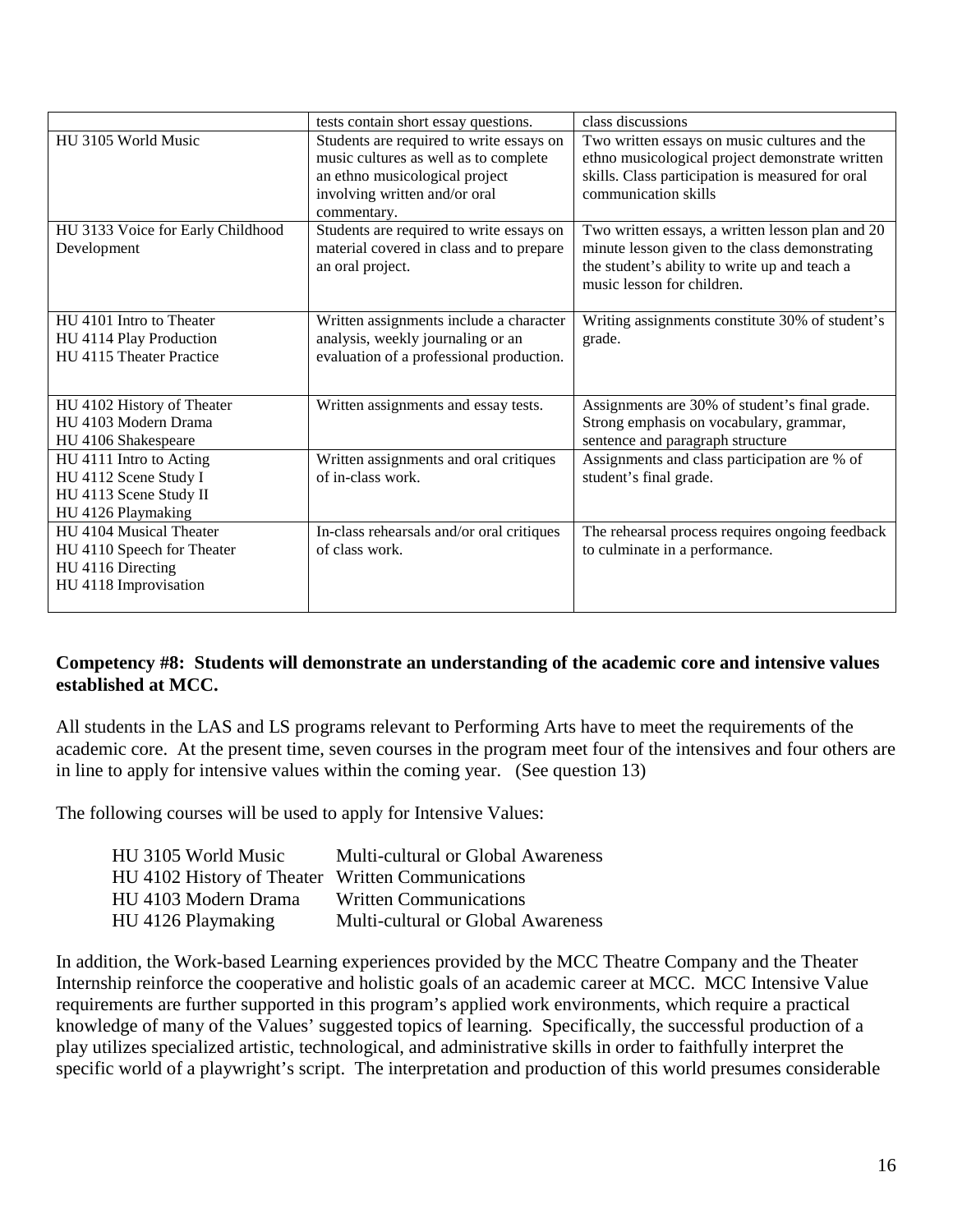research (often of global or ethical scope) and tangible communication of that research, so that all members of a theater company can effectively do their jobs.

12. *Is there a desire to introduce any new or revised student outcomes for this program? Please specify the proposed or revised student outcome, the proposed or revised strategies for attainment of the learning outcome, and the proposed assessment criteria and methods.*

None at this time.

13A*. Using the chart below, please indicate the courses in your program that satisfy a core intensive. List strategies for attaining each intensive (i.e. through specific activities or projects) and describe how the learning of each will be assessed.*

|         | <b>Intensive Value</b>                              | <b>Program Course</b>                                                                                | <b>Strategies for</b><br><b>Attainment of</b><br><b>Learning Outcomes</b>                                              | <b>Assessment Criteria</b><br>and Methods                                                                                                                                   |
|---------|-----------------------------------------------------|------------------------------------------------------------------------------------------------------|------------------------------------------------------------------------------------------------------------------------|-----------------------------------------------------------------------------------------------------------------------------------------------------------------------------|
| $1_{-}$ | Multicultural<br>Perspective or<br>Global           | HU 3134 World Civ I<br>HU 3135 World Civ II                                                          | Lectures, readings, and<br>research projects                                                                           | Research projects on multi-<br>cultural topics, group<br>reports, oral reports                                                                                              |
| 2.      | Written<br>Communication                            | HU1101 Intro to<br><b>Humanities</b><br>HU 4106 Shakespeare                                          | <b>Critical Papers</b><br>Essay examinations                                                                           | 30% of grade based on<br>written work: papers,<br>journals, essay exams                                                                                                     |
| 3.      | Computer<br>Literacy                                | HU4114 Play Production<br>(Spring 2004)                                                              | Infusion: (word processing)<br>using Blackboard<br>Modules (lighting<br>equipment database and<br>box office software) | Weekly journal entries must<br>demonstrate word processing<br>skills.<br>Hands-on skills required to<br>program lighting equipment<br>and to sell tickets in box<br>office. |
| 4.      | Values, Ethics, or<br><b>Social Policy</b>          | HU1101 Intro to<br><b>Humanities</b><br>HU4106 Shakespeare                                           | Study of philosophers<br>Infused in plays                                                                              | Critical papers and essay<br>responses<br>Final paper on how values<br>are infused in two plays                                                                             |
| 5.      | Impact of<br>Technology,<br>Environmental<br>Health | HU 4107 TV Production<br>(will be a recommended)<br>elective in revised LAS F<br>& PA Concentration) |                                                                                                                        |                                                                                                                                                                             |

#### **LAS/LS PERFORMING ARTS PROGRAMS**

## **LS THEATER CONCENTRATION PROGRAMS**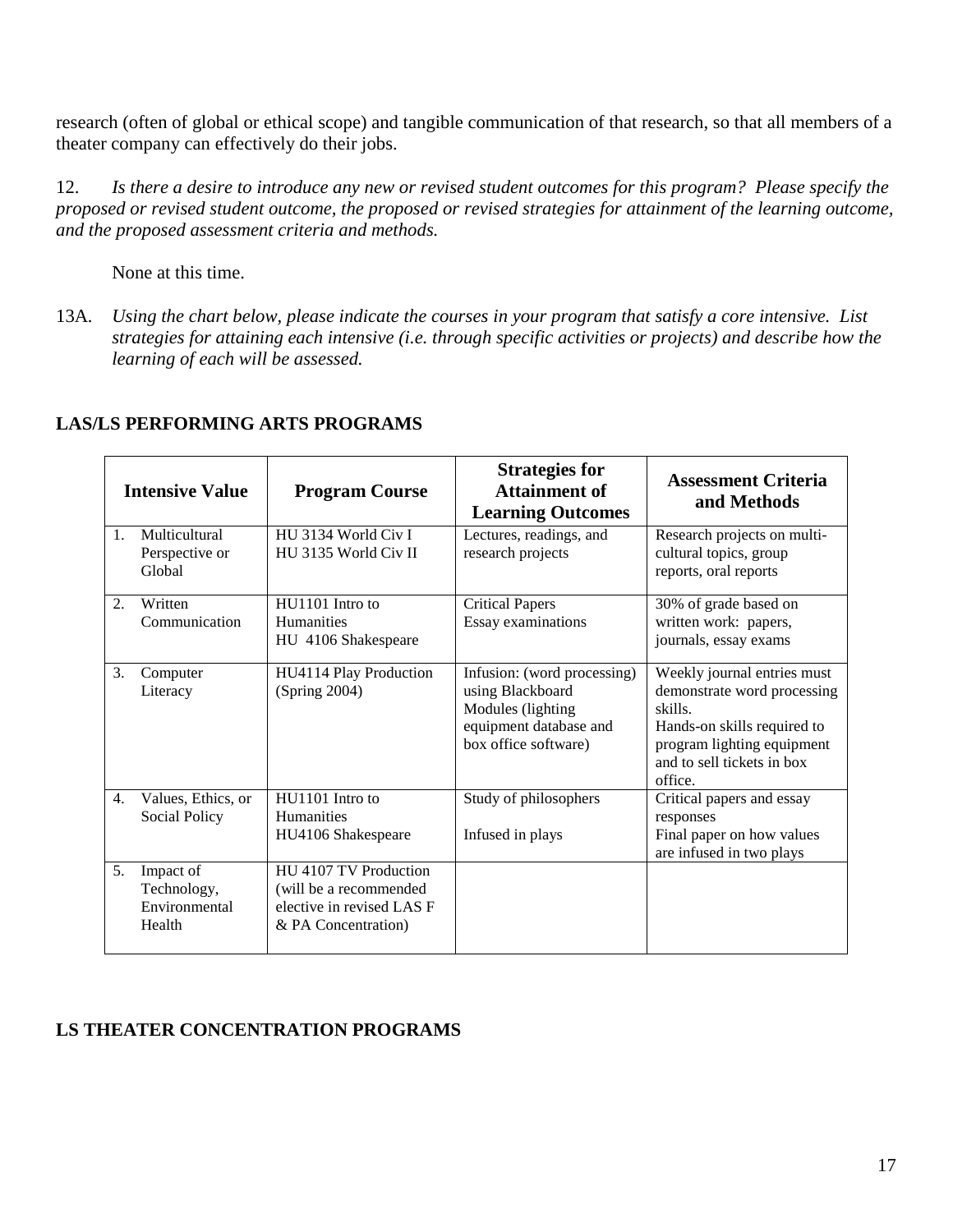| <b>Intensive Value</b>                                     | <b>Program Course</b>                                                              | <b>Strategies for</b><br><b>Attainment of</b><br><b>Learning Outcomes</b>                                              | <b>Assessment Criteria</b><br>and Methods                                                                                                                                   |
|------------------------------------------------------------|------------------------------------------------------------------------------------|------------------------------------------------------------------------------------------------------------------------|-----------------------------------------------------------------------------------------------------------------------------------------------------------------------------|
| 1. Multicultural or<br>Global Perspective                  | HU 3134 World Civ I<br>HU 3135 World Civ II                                        | Lectures, readings, and<br>research projects                                                                           | Research projects on multi-<br>cultural topics, group<br>reports, oral reports                                                                                              |
| 2. Written<br>Communication                                | HU1101 Intro to<br>Humanities<br>HU 4106 Shakespeare                               | <b>Critical Papers</b><br>Essay examinations                                                                           | 30% of grade based on<br>written work: papers,<br>journals, essay exams                                                                                                     |
| 3. Computer Literacy                                       | HU4114 Play Production<br>(Spring 2004)                                            | Infusion: (word processing)<br>using Blackboard<br>Modules (lighting<br>equipment database and<br>box office software) | Weekly journal entries must<br>demonstrate word processing<br>skills.<br>Hands-on skills required to<br>program lighting equipment<br>and to sell tickets in box<br>office. |
| 4. Values, Ethics, or<br><b>Social Policy</b>              | HU1101 Intro to<br>Humanities<br>HU4106 Shakespeare                                | Study of philosophers<br>Infused in plays                                                                              | Critical papers and essay<br>responses<br>Final paper on how values<br>are infused in two plays                                                                             |
| 5. Impact of<br>Technology,<br><b>Environmental Health</b> | HU4107 TV Production<br>(Will be a recommended<br>elective in LS<br>concentration) |                                                                                                                        |                                                                                                                                                                             |

13B*. Please describe any new efforts to incorporate intensive values into program requirements, or to ensure appropriate advising of elective courses*.

- Computer Literacy: HU 4114 Play Production. Approved 2/5/04.
- Multi/Global: . HU 3105 World Music and HU4126 Playmaking for ECE. Approved for Fall 2004.
- Written Communication. HU 4101 History of Theater and HU 4103 Modern Drama. Will apply for this Intensive in Fall 2004.
- Impact of Technology HU 4107 TV Production will be a recommended elective in the revised LAS and LS Concentrations

#### 14*. Please describe any interdisciplinary courses which are provided as an integral part of this program***.**

Although not integral to the program, the introduction of Playmaking, an interdisciplinary course designed for students in the Early Childhood Education programs will combine material from performing arts with material from education. In addition, the Performing Arts Department has been pivotal in the development of the Liberal Arts Weekend, a two-day one-credit weekend course including theater, music, art, drama, science, and social sciences that is being offered in spring 2004. The success of this offering in spring 2004 has led to discussions about its being institutionalized and offered every year.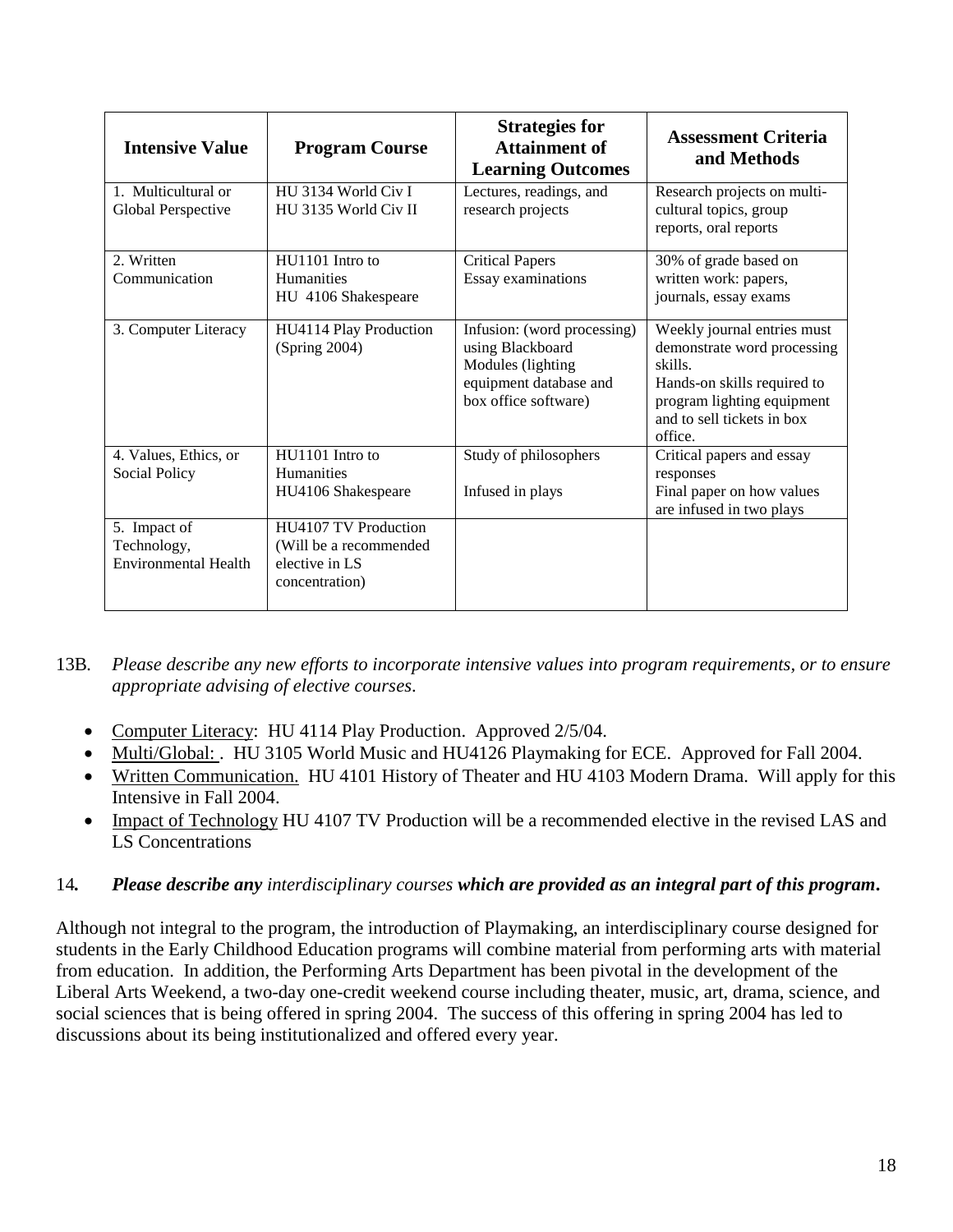15. *Please comment on work-based learning opportunities with the program (i.e., coop, internships, service learning*). What percent of program students participate *being faced in incorporating work-based learning*.

**WORK-BASED LEARNING IN THEATER.** Each semester, the MCC Theatre Company produces a play or musical with new and sustaining members. It was established in Fall 02 as a "student-driven, cooperative effort" to provide a work-based learning experience for its members, as its operation is modeled after a professional theater company structure. The student is assigned a specific responsibility (on stage and/or off stage, such as acting and publicity), which results in a demonstrable value for the production. Membership is open to students, faculty, staff and alumni, with auditions and interviews each semester. Students who enroll in HU 4115 Theater Practice earn up to 3 credits for participation with the MCCTC. This practical application of a new or developing skill follows a strict timetable, using Opening Night as a pivotal date in a 12-week process. Successful student achievement is measured by the production of work required to fulfill the responsibilities of a published "job description," the degree of commitment to the ensemble, and regular feedback from three sources—teacher-directors, fellow students, and the audience. Peer education plays a vital role in the functioning of the theater company. Returning theater company members mentor new students, formally and informally, in all aspects of production, including acting, technical theater, marketing, box office, and management. We discovered that the MCCTC also addresses a need for our students in the greater Lowell community. There seems to be no small, non-professional theater where students can practice their craft after graduation. Addressing this need has ancillary benefits for the college as well. As a community outreach program, MCCTC enlists the support of volunteers, like retired designers, who provide skill, service, and mentoring for our students. In its first year, three volunteers—Fred Smith, Emma Fried, and Roz Citino helped renovate the theater facility, coordinate costumes and build sets and props for our productions.

The MCCTC affords our students an engaging experience, onstage and offstage, and promotes inclusion from many populations, regardless of experience or skill. In Fall 03, the MCCTC established the practice of selecting at least one play for production that discusses the chosen theme of the Learning Community (In Fall 03, Mamet's *Oleanna* was chosen to address the theme of freedom of speech). Scripts are available to teachers who choose to include it in their lesson plans. Post-performance discussions enhance the experience of live theater for company members and audience alike.

**INTERNSHIPS AND SERVICE LEARNING.** Merrimack Repertory Theatre supervises work-based learning experiences in arts administration and production (backstage). Theater Internships (HU 4120) serve as a capstone to a student's performing arts educational career and are by recommendation from the department chair. Interns join MRT's volunteer work force at a level of 120 hrs/semester; as MRT is a not-for-profit, charitable institution, internships also provide a Service Learning component for our students. Two students were recommended for internships during 03/04. Additionally, one student who volunteered backstage with the MCC Theatre Company for two semesters was hired by MRT to work in the Production Dept. Curiously, this student majors in Criminal Justice and chooses to fulfill his HU electives with HU 4115 Theater Practice.

16. *Please comment on the scope and sequence of courses now in place. Is the flow and relationship of courses to one another satisfactory? Are there changes indicated, based upon program objectives and/or new needs identified through the assessment process*?

The LS Theater Concentration currently specifies courses that are either out of date or no longer being offered. This concentration needs revision so that more germane courses are offered and students expecting to transfer to four year colleges are better prepared. Also, the comparative study of community colleges has demonstrated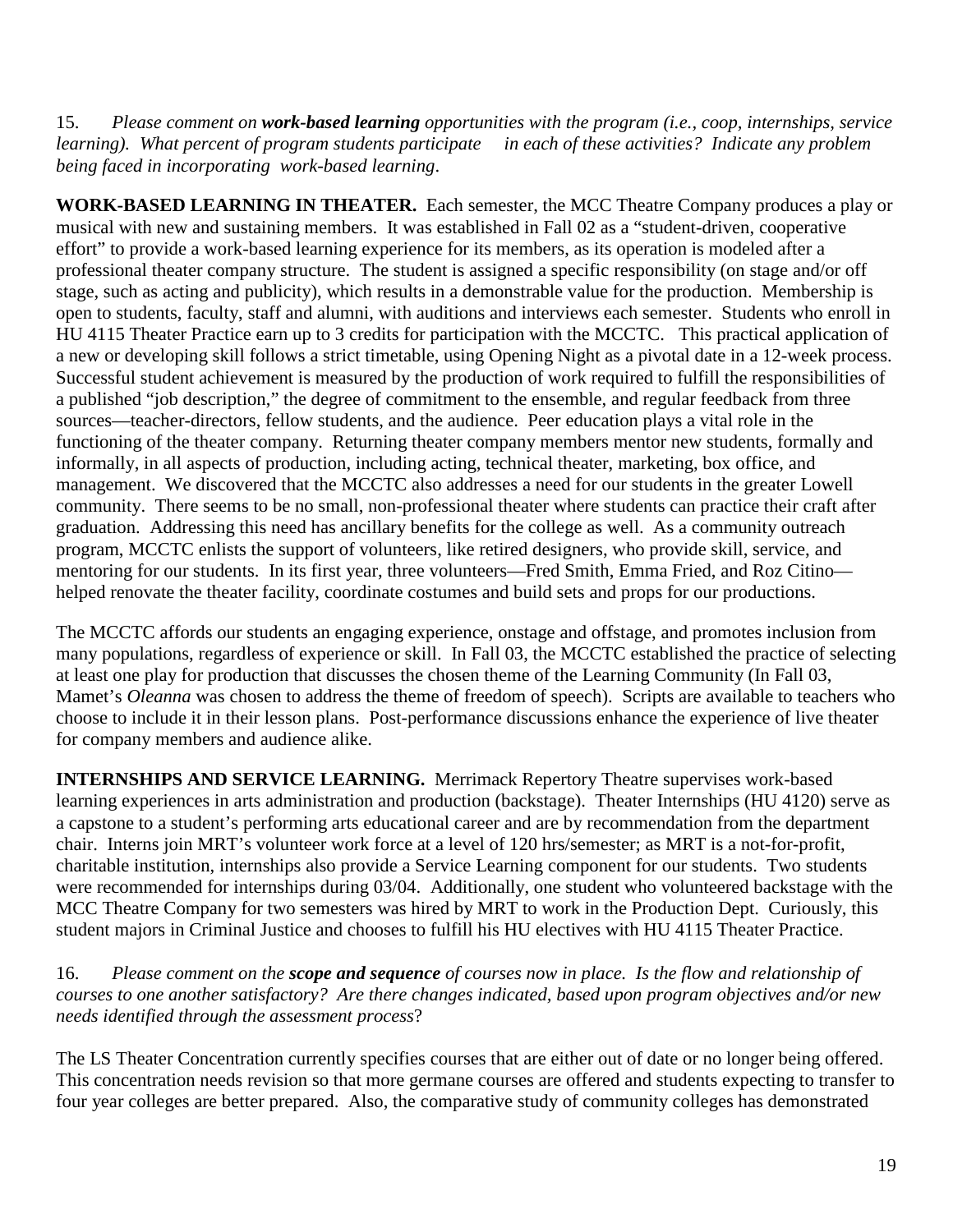that this revision is necessary to meet competitive standards. (See Appendices 5 & 8 for **MA Community College Comparison** and **New Performing Arts Concentrations**)

17. *Please comment on the role of developmental courses in your program? Which ones are relied upon by significant numbers of students in the program, what conclusions are you able to draw about the impact of these courses on students' preparation levels*?

Developmental courses do not play a significant role in the Performing Arts Department. None of the courses in the department currently have prerequisites, so they are open to students in developmental courses who are not able to take other college-level courses. Most courses in the department do not require advanced reading or writing skills, so the lack of prerequisites has not traditionally been a problem. Some courses, like Shakespeare and Modern Drama, however, are difficult for students with limited reading and writing ability, and the faculty are planning to add prerequisites next year.

As mentioned earlier, however, theater arts often attract developmental students, who discover another avenue for academic achievement because these courses require spatial, musical, and kinesthetic intelligences.

18. *Describe any plans to introduce new methodologies into required or elective courses*.

HU4114 Play Production introduces state of the art lighting and box office software, giving students new opportunities to experience the application of technology in a new field while fulfilling the Computer Literacy Intensive.

19. *Describe any new student assessment methods that have been implemented in any of the core program courses or in a general programmatic way. If you are able to assess the effectiveness of such methods, please do so*.

Not at this time.

## **Section IV: Instructional Support**

#### 20. *Please discuss the adequacy of the staffing level to teach and advise for students enrolled in the program*.

The staffing level is far too low to teach and advise the students enrolled in any part of the Performing Arts Program. One person serves as Super Chair of the Performing Arts Department and as the only full-time member of the theater department, teaching three courses each term, supervising all of the theatrical performances, and advising all program majors. One other person serves as Coordinator of the Music Program, Director of the World of Music Series, and as the only full-time faculty and advisor in Music. The Dance program is staffed by people who are either employed full-time in other areas of the college or by adjuncts. The Department needs at least one more full-time faculty member in Theater and in Music immediately.

21. *What specific support services and activities (i.e., tutoring, media, library, disabled student support, computer labs, service learning coordinator) does this program require? Please comment on the availability and adequacy of these services (be specific about any current deficiencies or projected needs*).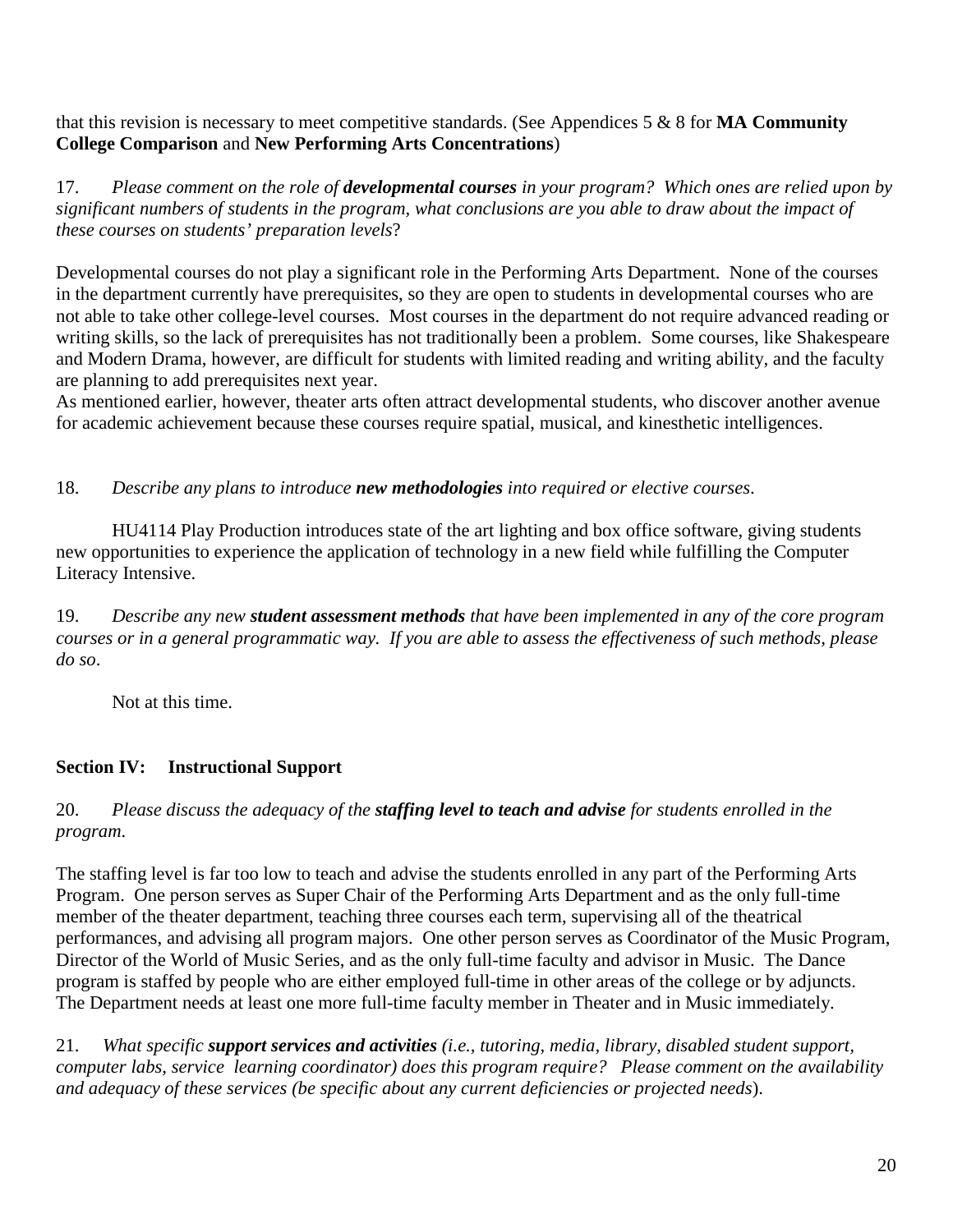The Play Production class (HU 4114) needs to use the lower floor of the CyberCafe for half an hour once a week. Otherwise, this program does not require the use of the college support services in ordinary circumstances. Of course, many students may access these services for assistance in the other courses in their major.

#### 22. *How adequate and appropriate are program facilities and equipment? Please be specific about current deficiencies or projected needs*.

MCC's performing arts facilities include the concert hall (a renovated chapel) in Bedford and the black box theatre (a renovated dance bar) in Lowell. Both seat fewer than 100 people and are used almost exclusively by and for the college community. Neither facility warrants community outreach as they are not maintained or equipped for public use. Plans for an arts center have been discussed since 1990, but a lack of funding has curtailed building or renovation efforts, despite their prioritization in the college's various development plans.

Attached is a New Theater Usage document. (See Appendix 9 for **New Theater Usage**) It notes existing programmatic needs for two differently sized facilities, as well as potential usage by the greater Lowell community. A rough schema is also attached that suggests possible renovation of the Howe Bldg. (See Appendix 10 for **Howe Bldg renovation**)

The performing arts facilities in the Massachusetts community college system range from standard auditoriums to state-of-the-art theaters, with an average seating capacity of 500. Of the 15 community colleges, 11 maintain at least one multi-use facility and six provide a larger and a smaller facility, both typically available as a community resource. Of the four colleges with no formal facilities, two have designated performance spaces (MCC and Northern Essex) and one is in the process of renovation (Greenfield).

Each of the six colleges with two performing arts facilities occupies an "arts center" which often includes additional facilities such as an art gallery, TV and radio studios, high definition video projection and other a/v capabilities, and even a daycare center. As a community resource, as well as a revenue stream for the colleges, these arts centers are often noted as "the bustling hub" of the college community, featuring theater and concerts for adults and children, film series, gallery talks, readings, lectures, recitals and conferences.

As a community resource, seven community colleges offer performing arts series, a home to community arts groups, and college-sponsored public arts programming year-round, in addition to featuring student performances. E.g., Massasoit boasts "the region's longest running arts series" in the Buckley Performing Arts Center, and Roxbury co-produces performances with Emerson College and the Boston Ballet at their Media Arts Center.

Twelve colleges offer theater, music and/or dance options, all of which regularly program student performance activity, including plays, musicals, concerts, and recitals. These public performances are typically linked to academic course work, such as MCC's Theater Practice course. Ticket prices to the general public are between \$7. and \$16. for students. Two colleges without performing arts options maintain auditoriums (Quinsigamond and Springfield Tech).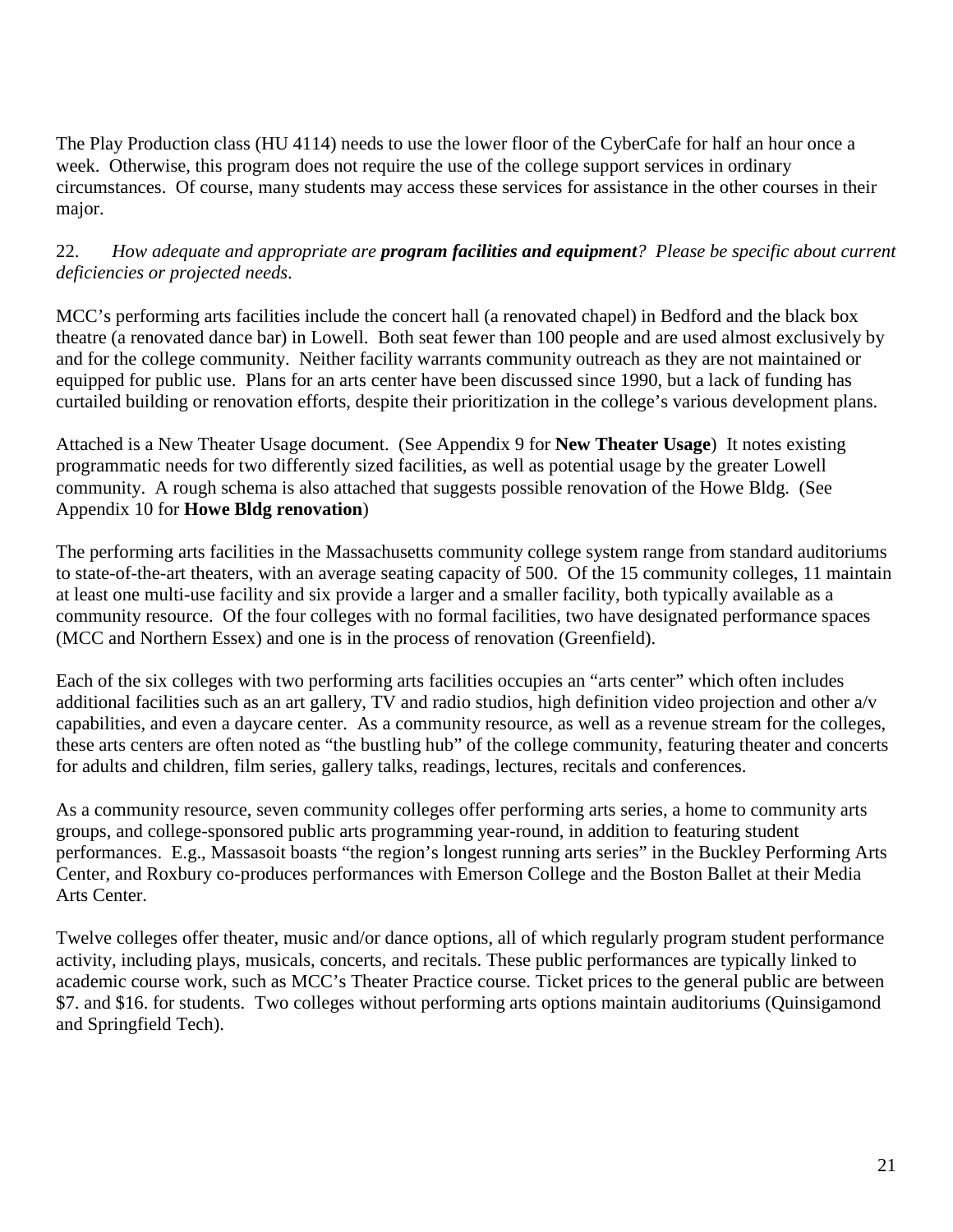The attached spread sheet provides a comparison of the Massachusetts community college performing arts facilities and their associated community programming. (See Appendix 11 for **MA Comm Coll Perf Arts Facilities**)

23. *Are there unmet professional development needs of program faculty or staff? If so, please describe*. The full-and part-time faculty in the Performing Arts Department are all practicing artists in their professional fields. As such, they need support to concentrate on developing or expanding their areas of expertise, skills that translate directly into the classroom as first-hand experience in and enthusiasm for their fields. Future needs, such as attendance at industry-specific conferences, will be discussed as part of the department long-range plan during FY05 and FY06.

#### 24. *Describe the program budget if a specific one exists. How is it currently allocated among program expenditures?*

The Performing Arts Program is a work in progress, but the new chair David Zoffoli is well organized and full of ideas. The original budget of \$14,051 was augmented late in April 2003 by the addition of \$2500 from ticket sales at the fall and spring productions. Approximately \$13,000 was spent last year to improve the infrastructure of the deparatment and to pay some of the costs of the Music Program and Matter of Fact. While the theater itself is still under construction and has, in any case, limited potential for more development, the chair has prioritized his spending on capital items like lighting and sound equipment and a software program for ticket sales, all of which are transferable to any new venue. Nevertheless, the current theater and concert hall are by no means adequate for the rapidly expanding performing arts department, and significant expenditures can be anticipated if MCC is ever to have truly functional performance spaces.

So far, the chief expense of the Dance Program has been purchasing and installing the dance floor and finding a location in which it can be housed, all of which, fortunately, have been undertaken by Facilities. Once the floor is installed in a suitable permanent location that does not interfere with other classes, we expect to expand the number and variety of dance courses offered.

We are hopeful that for the time being we can continue to fund the Performing Arts at no less than the current level of \$16,500, including the receipts from the ticket sales. Naturally, if there are substantial improvements in the performing arts facilities, the budget will have to reflect those changes. There is much yet to be done in the MCC Theatre, and the expansion of the music program begs for another small concert grand piano permanently housed in an appropriate space at City Campus.

## 25. *Are there specific fiscal needs that have not been previously identified? If so, please specify them*.

The Music Program has expanded considerably in the last few years. There are considerable expenses involved in that expansion. Every time a piano is used in a concert, it needs to be tuned; a chorus needs an accompanist, at least for the final two or three classes before a concert as well as at the concert itself. Furthermore, the equipment in the program, specifically the pianos, is expensive to maintain. Fortunately, those expenses are partly offset by the laboratory fees, which bring in approximately \$7500 per year. In order to coordinate these expenses, any items relating to the equipment or spaces for the music program will be paid from the Performing Arts budget. (However, it should be noted that at other colleges that rent their facilities to the public, the rental is collected by the Facilities Department and applied toward the expense of maintaining the facility—including having the pianos tuned as needed.) The fees for guest artists and receptions will continue to be paid out of the Humanities Budget.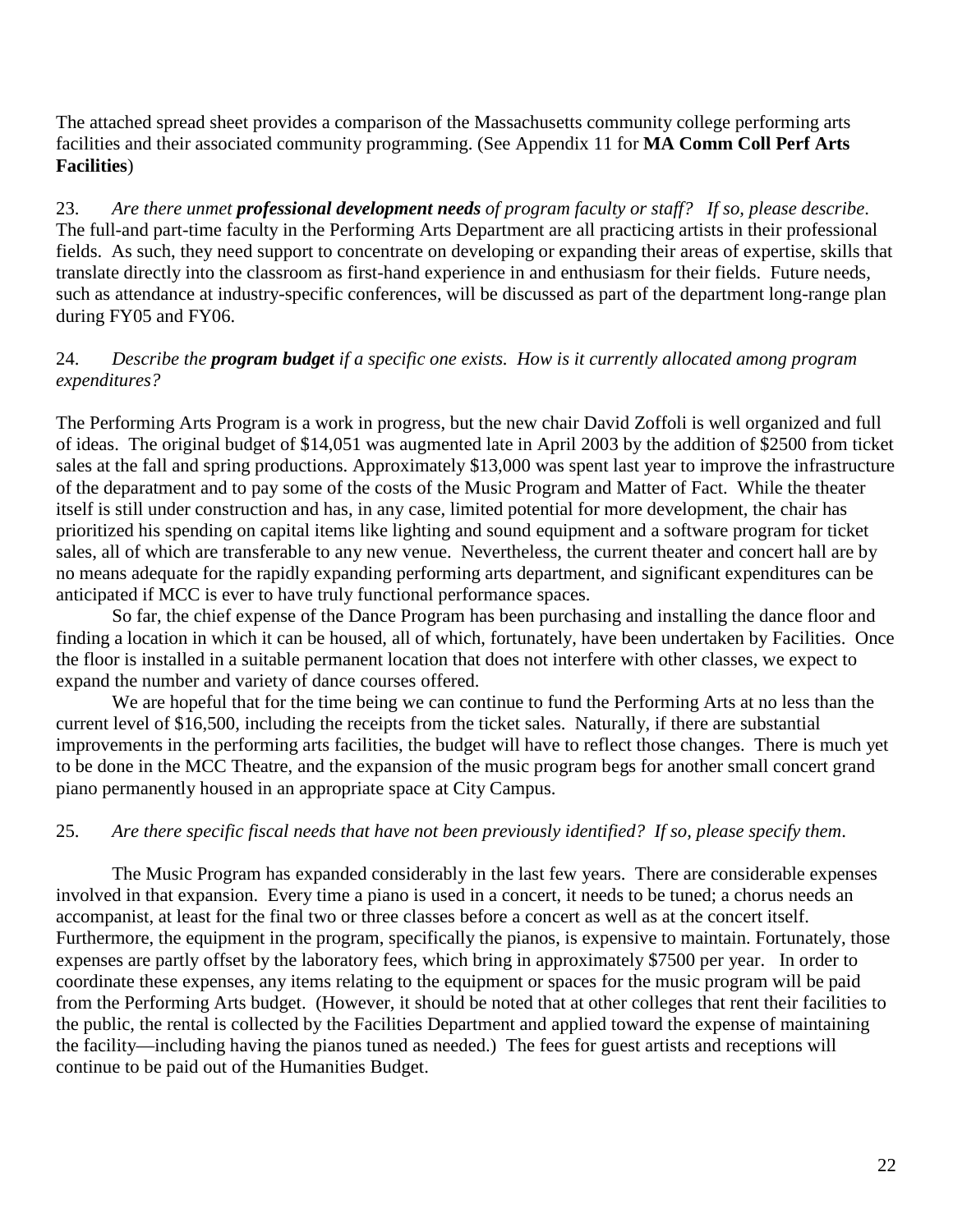#### **Section V: Program Evaluation Summary**

#### *A. Major Program Strengths*

- 1. The major strength of the Performing Arts Department is the excellence and dedication of its faculty. All of the instructors, full and part time, are experienced professional artists, and they bring to their students and the college the real-world expectations of their various disciplines. They also bring the enthusiasm of practicing artists and the inside knowledge of their fields that engage students and deepen their experience.
- 2. Another strength of the department is the growing breadth of the offerings, particularly in theater and music. Students choosing to concentrate in either of those fields may choose form a range of electives to suit their individual preferences and can expect to transfer to colleges or conservatories that will further their careers. The Dance Program is also growing with the installation of a firstclass dance floor in Fall 02, and once space issues have been resolved, we will be able to offer more than the current five classes in four different kinds of dance.
- 3. Yet another strength of the department is the increasing support it is receiving from the college at large.
	- In September 03, the position of Super Department Chair was created and offered to David Zoffoli in the expectation that it would allow him to do more than teach three theater courses and direct a play each term. Those expectations have been amply rewarded, and he has developed a truly cooperative Performing Arts Department, holding regular department meetings, including faculty from music and dance in his planning, and overseeing the reorganization of course offerings that we expect will result from the deliberations for this Program Review.
	- The college administration has also been very supportive of the efforts to redesign the MCC Theatre; they financed a new lighting and sound system, removed the Facilities Department from the space beside the theater, and they are allocating the second floor in the newly acquired Howe Building for music and dance.

#### *B. Program Weaknesses or Needs for Improvement*

- 1. Clarify internal and external profile of the Performing Arts Department
- 2. Address staffing needs.
- 3. Develop and revise courses to comply with Intensive Value requirements.
- 4. Revise curricula to distinguish Performing Arts concentrations from Fine Arts concentrations to ensure maximum transferability to state and private 4-yr programs.
- 5. Increase awareness of the PA dept on both campuses.
- 6. Evaluate program facilities and equipment.
- 7. Devise a long range plan for department development.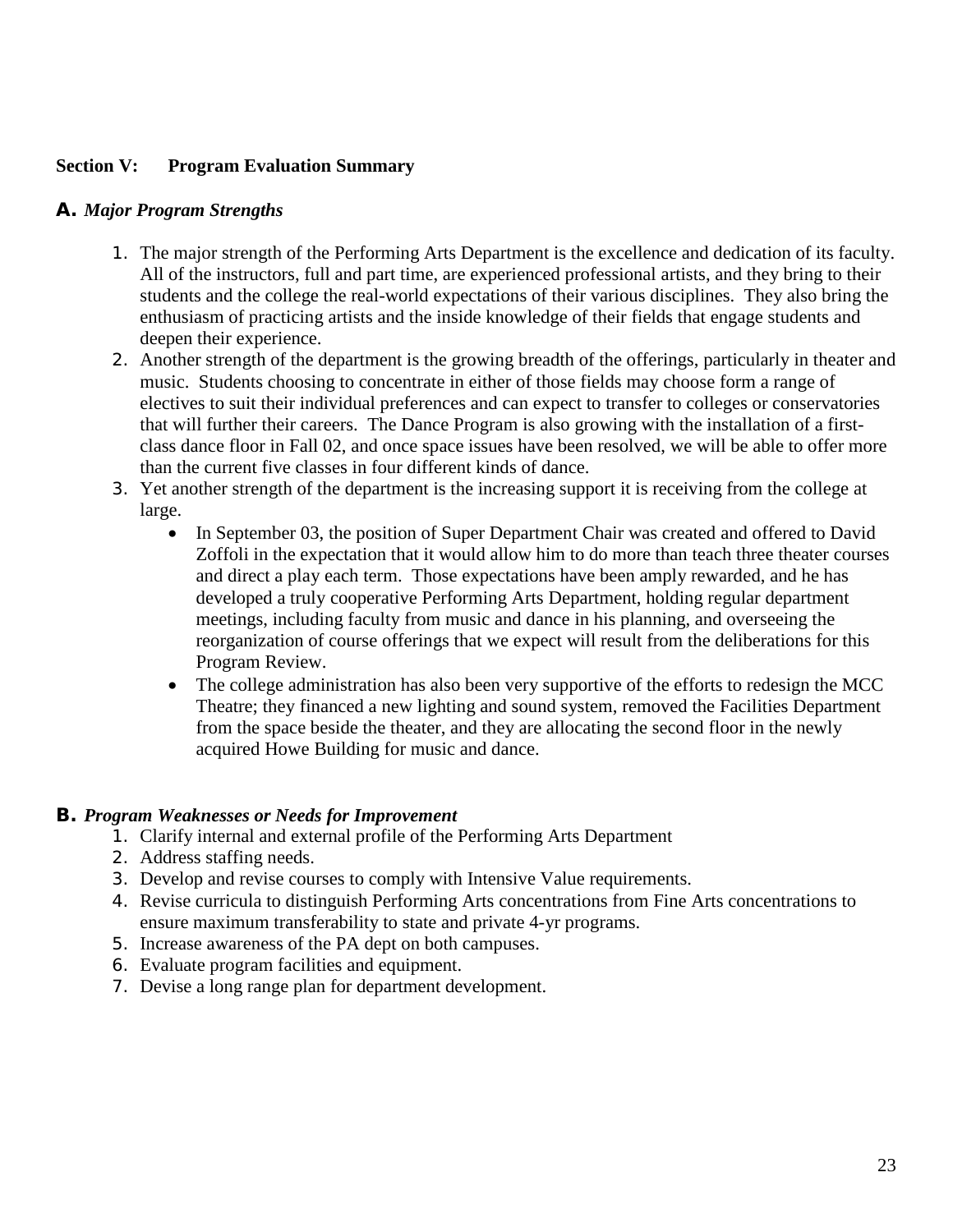# *C. Plans for improving or correcting identified weaknesses*

| $\#$                    | <b>NEED</b>                                                                                                                                                  | <b>ACTIONS</b>                                                                                                                                                                                                                                                                                      | <b>TIME FRAME</b>                                      |
|-------------------------|--------------------------------------------------------------------------------------------------------------------------------------------------------------|-----------------------------------------------------------------------------------------------------------------------------------------------------------------------------------------------------------------------------------------------------------------------------------------------------|--------------------------------------------------------|
| $\mathbf{1}$            | Clarify internal and external profile of the<br>PA dept.                                                                                                     | Separate Performing Arts and Fine Arts<br>$\bullet$<br>concentrations for LAS and LS degrees to<br>distinguish Performing Arts from Fine Arts<br>and Communications.                                                                                                                                | Establish Fall 04                                      |
|                         |                                                                                                                                                              | Develop articulation agreements in the<br>Performing Arts with Salem State,<br>Fitchburg State, UMASS Lowell, Boston,<br>Amherst.<br>Develop articulation agreements in the<br>Performing Arts with BU, Northeastern,                                                                               | Begin:<br>Spr 04<br>End:<br>May 05<br>Begin:<br>Sep 04 |
|                         |                                                                                                                                                              | New England and Boston Conservatories,<br>Emerson, Berklee.                                                                                                                                                                                                                                         | End:<br>Dec 05                                         |
| $\overline{2}$          | Address staffing needs.                                                                                                                                      | Hire PT Technical Director. [See job<br>$\bullet$<br>description, Appendices 12 & 13)<br>Hire FT music teacher.                                                                                                                                                                                     | <b>URGENT!</b> May 04<br>FY 05                         |
|                         |                                                                                                                                                              | $\bullet$<br>Hire FT theater teacher.<br>$\bullet$                                                                                                                                                                                                                                                  | FY 06                                                  |
| 3                       | Develop and revise courses to comply with<br>Intensive Values.                                                                                               | $\bullet$<br>Play Production HU 4114 (Computer<br>Literacy)                                                                                                                                                                                                                                         | Approved 2/5/04                                        |
|                         |                                                                                                                                                              | Playmaking HU 4126 (Global)<br>$\bullet$<br>World Music HU 3105 (Global)<br>$\bullet$                                                                                                                                                                                                               | Submitted<br>4/9/04                                    |
|                         |                                                                                                                                                              | History of Theater HU 4101 (Written<br>$\bullet$<br>Communication)<br>Modern Drama HU 4103 (Written<br>٠<br>Communication)                                                                                                                                                                          | Apply Fall 04                                          |
| $\overline{\mathbf{4}}$ | Revise curricula to distinguish Performing<br>Arts from Fine Arts concentrations to<br>ensure maximum transferability to state and<br>private 4-yr programs. | Provide updated scope & sequence for<br>$\bullet$<br>LS Theater major.<br>Establish LS music major.<br>$\bullet$<br>Establish updated LS performing arts<br>$\bullet$<br>major.<br>Establish music & theater options or<br>$\bullet$<br>areas of interest for LAS & LS majors<br>in Performing Arts | Completed<br>See Appendix 8                            |
|                         |                                                                                                                                                              | <b>Establish Dance option</b><br>$\bullet$                                                                                                                                                                                                                                                          | Begin:<br>Dec 05<br>End:<br>Mar 06                     |
|                         |                                                                                                                                                              | Review/revise all theater, music, and<br>$\bullet$<br>dance syllabi to standardize<br>educational outcomes.                                                                                                                                                                                         | In progress<br>End:<br>May 05                          |
|                         |                                                                                                                                                              | Present syllabi for evaluation to Salem<br>$\bullet$<br>State, UMASS<br>Lowell/Boston/Amherst, Fitchburg<br>State                                                                                                                                                                                   | Begin:<br>Fall 04<br>End:<br>May 05                    |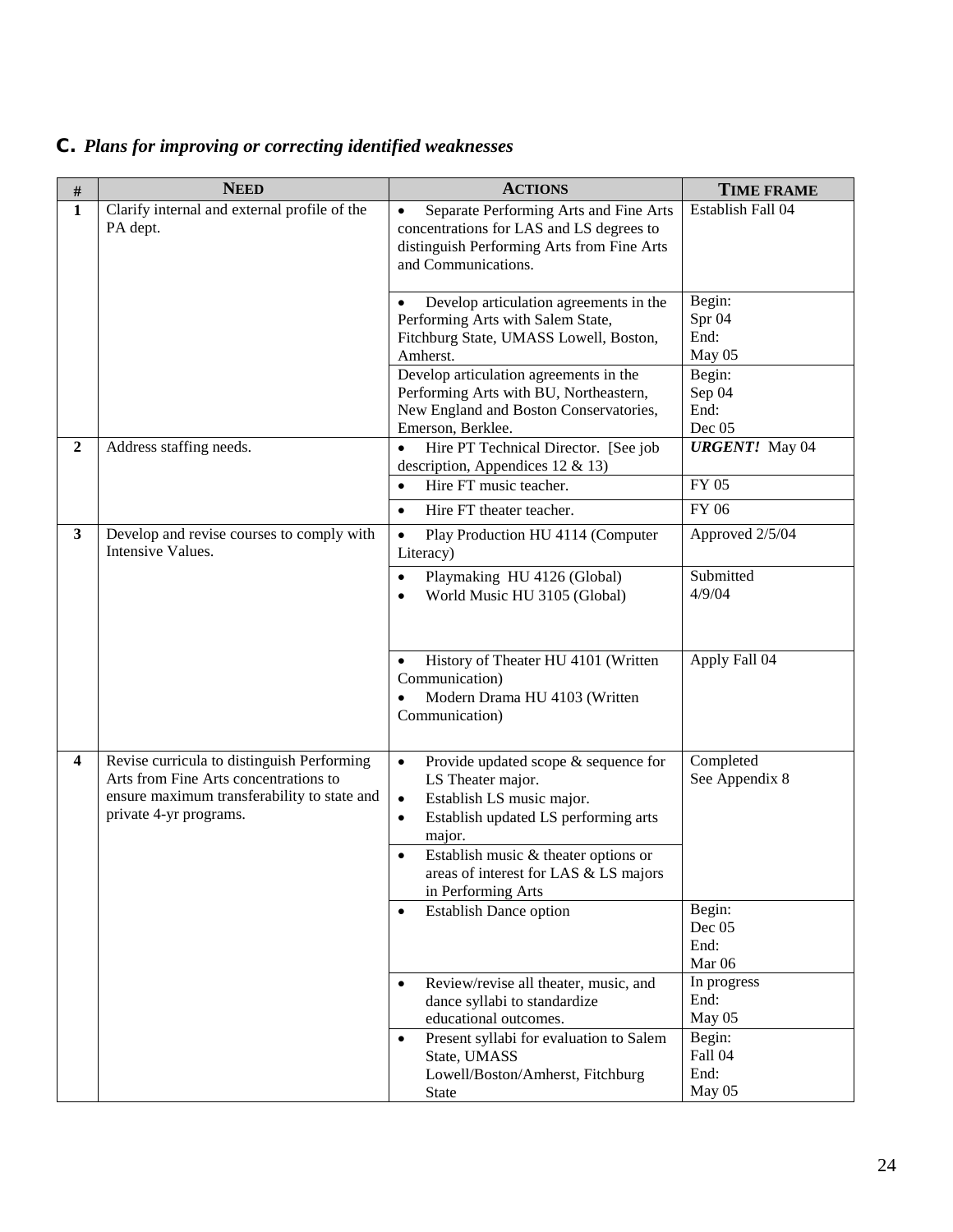|   |                                                                     | $\bullet$ | Present syllabi for evaluation to BU,<br>Emerson, NE Conservatory, Boston<br>Conservatory, UNH                                                                                                                                                                                  | Begin:<br>Jan 05<br>End:<br>Dec 05                                  |
|---|---------------------------------------------------------------------|-----------|---------------------------------------------------------------------------------------------------------------------------------------------------------------------------------------------------------------------------------------------------------------------------------|---------------------------------------------------------------------|
| 5 | Increase awareness of the Performing Arts<br>Dept on both campuses. | $\bullet$ | Fall emailing to students with<br>expressed interest or experience in the<br>performing arts based on incoming<br>student survey.                                                                                                                                               | Done<br>Nov $03$<br>Link w/ Enrollment<br><b>Services</b><br>Spr 04 |
|   |                                                                     | $\bullet$ | Work with Student Activities to<br>publicize departmental performances                                                                                                                                                                                                          | Done<br>Mar <sub>03</sub>                                           |
|   |                                                                     | $\bullet$ | Offer electives on both campuses<br>regularly to ensure scope & sequence<br>for majors and to increase enrollment.                                                                                                                                                              | Begin:<br>Fall 03<br>End:<br>Spr 05                                 |
|   |                                                                     | $\bullet$ | Update dept website on a regular basis.                                                                                                                                                                                                                                         | Ongoing                                                             |
|   |                                                                     | $\bullet$ | Establish K-12 summer programming<br>in Lowell                                                                                                                                                                                                                                  | Summer 04                                                           |
|   |                                                                     | $\bullet$ | Establish K-12 summer programming<br>in Bedford                                                                                                                                                                                                                                 | Begin:<br>Sum 04<br>End:<br>Sum 05                                  |
|   |                                                                     | $\bullet$ | Offer evening courses at Woburn HS                                                                                                                                                                                                                                              | Spr 05                                                              |
|   |                                                                     | $\bullet$ | Offer music and dance recitals on both<br>campuses.                                                                                                                                                                                                                             | In progress<br>End:<br>Fall 05                                      |
| 6 | Evaluate program facilities and equipment                           | $\bullet$ | MCC Theatre, Lowell<br>$\Rightarrow$ Leaking roof is a major safety<br>issue. Irreparable damage already done<br>to lighting and computer equipment.<br>$\Rightarrow$ Rats in basement.<br>Light/sound booth currently<br>unlocked and contains \$4,000. worth of<br>equipment. | <b>URGENT!</b>                                                      |
|   |                                                                     |           | $\Rightarrow$ Investigate feasibility of<br>renovating this or another space                                                                                                                                                                                                    | In progress<br>See Appendices 9 & 10                                |
|   |                                                                     |           | MCC Concert Hall, Bedford<br>$\Rightarrow$ Inadequate lighting and technical<br>support for performances and<br>classrooms. [See TD Job Description<br>in Appendices 12 & 13]<br>$\Rightarrow$ Explore rental opportunities as a<br>source of revenue for the dept.             | Begin:<br>FY 05<br>End:<br>FY 06                                    |
|   |                                                                     |           | $\Rightarrow$ Investigate feasibility of outdoor<br>amphitheater.                                                                                                                                                                                                               | Begin:<br>Jan 05                                                    |
| 7 | Devise a long-range plan for department<br>development.             | $\bullet$ | 3-yr plan FY 06-08                                                                                                                                                                                                                                                              | Begin:<br>June 04<br>End:<br>Dec 04                                 |
|   |                                                                     |           | 10-yr plan FY 06-15                                                                                                                                                                                                                                                             | Begin:<br>Dec 05<br>End:<br>June 07                                 |